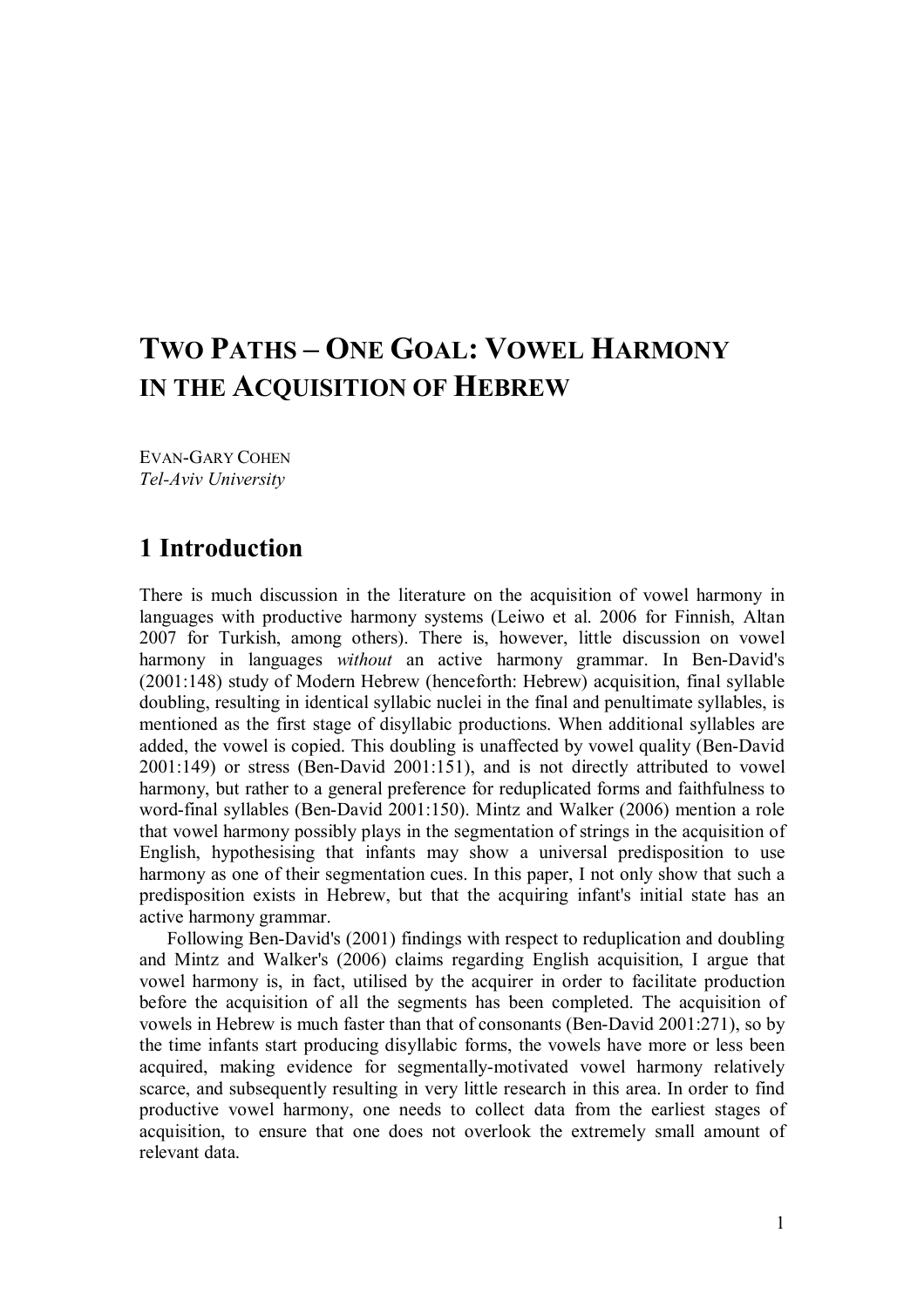The question this paper addresses concerns the universal status of vowel harmony implied by Mintz and Walker (2006). Does vowel harmony play a role in the acquisition of non-harmony languages such as Hebrew? If so, this would suggest the universality of vowel harmony, as children acquiring such languages could not have got their harmony grammar based on input from the ambient language. Note, the universal nature of vowel harmony was also proposed in Cohen (2010, 2011), but this refers to adult grammars in which harmony may surface in parts of the lexicon's periphery, such as in loanwords.

The goal of this paper is to demonstrate that vowel harmony, a non-native process in Hebrew, nevertheless applies systematically during acquisition. The infants may follow different paths in their grammatical development on the way to the ultimate goal, a final status in which there is no productive vowel harmony. Since vowel harmony is not supported by the ambient language, this suggests that it is universally motivated.

The paper is structured as follows. In  $\S2$ , I review harmonic forms in the native Hebrew lexicon and establish that Hebrew has no productive harmony grammar. In §3, I present vowel harmony data from two Hebrew acquiring infants, and discuss the interaction among various factors known to affect vowel harmony. This is followed by a formal analysis within Optimality Theory, in §4 and §5. I then address the issue of variation briefly, before concluding in §6.

## **2 Harmonic Forms in the Native Hebrew Lexicon**

Various phenomena in the native Hebrew lexicon have been attributed to vowel harmony. These might suggest a productive vowel harmony system, something which would then be unsurprising to find in acquisition. However, these phenomena, briefly outlined below, can be shown to be neither vowel harmony nor productive.

A quantitative analysis of Bolozky and Becker's (2006) Hebrew corpus shows that there are 6429 disyllabic nominal forms, 1441 (roughly 22%) of which have identical vowels (henceforth, harmonic forms) as follows:

(1) Harmonic forms in the Hebrew lexicon

| <b>Vowels</b> | Total |
|---------------|-------|
| а-а           | 890   |
| e-e           | 428   |
| $i-i^1$       | 60    |
| $0 - 0^2$     | 44    |
| $u-u^3$       | 19    |
| Total         | 1441  |
|               |       |

 $\overline{a}$ 

<sup>&</sup>lt;sup>1</sup> 25 of these are monosyllabic bases with the *–im* masculine plural suffix, 20 are loanwords, and only 8 are commonly occurring words.

<sup>&</sup>lt;sup>2</sup> 32 of these are loanwords, 2 are monosyllabic bases with the  $-ot$  feminine plural suffix.

<sup>3</sup> At least 9 are loanwords, 2 are monosyllabic bases with the *–ut* derivational suffix.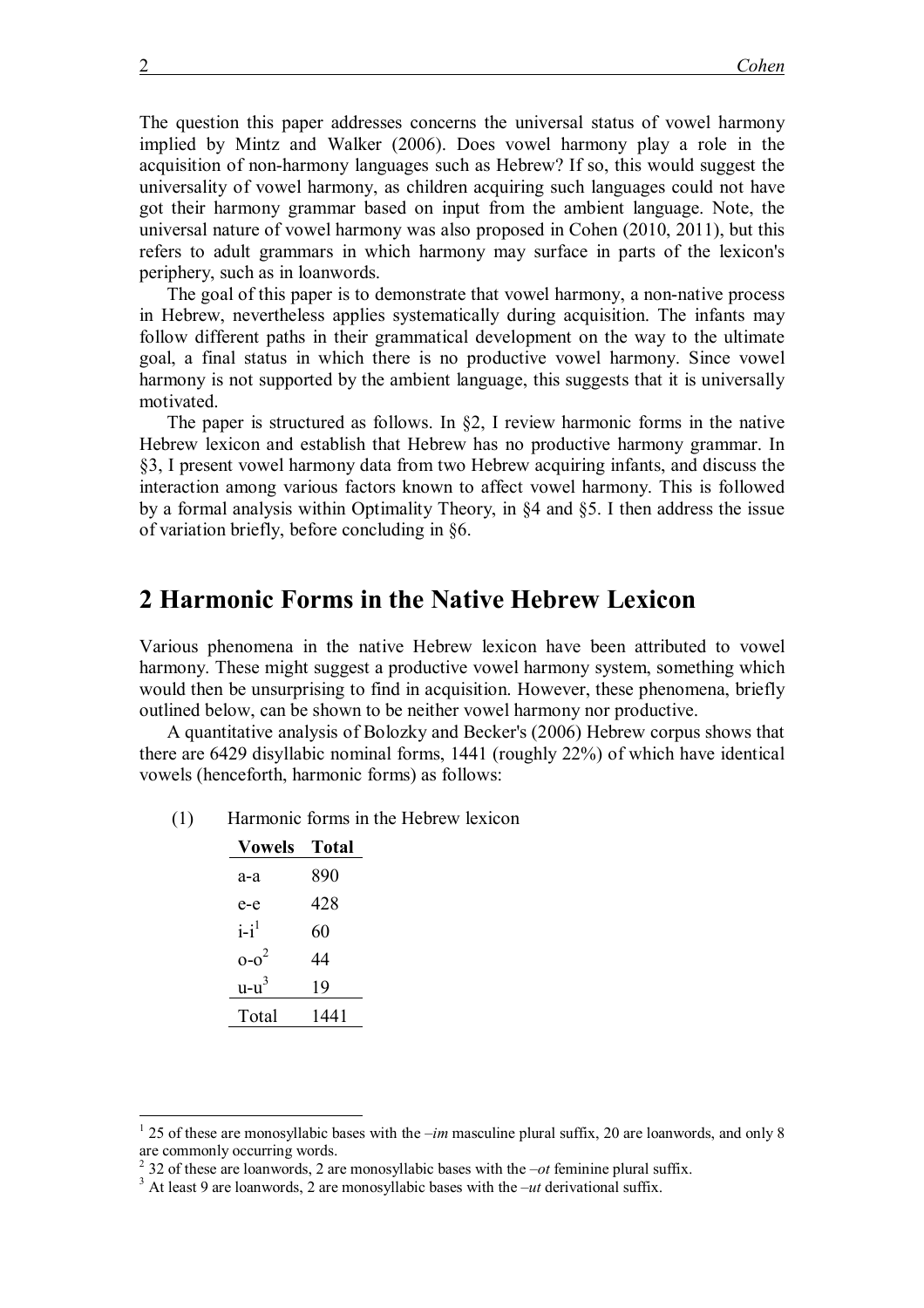In the 5-vowel system of Hebrew, if the vowels in disyllabic forms were selected by chance, we would expect  $\sim$ 20% to be harmonic, and this is more or less what we get, i.e. the distribution of harmonic forms in the lexicon is no better than chance. This result does not take into consideration various suffixed monosyllabic bases in which the suffix and base have identical vowels (e.g. the masculine plural morpheme *–im* added to a monosyllabic base with the vowel  $i - \hat{i}$   $\hat{j}$   $\hat{k}$ -*im* 'songs'), nor does it separate loanwords from native lexical items, or consider token frequencies. Cases cited in the literature as being products of vowel harmony in Hebrew, such as segholates (Bat-El 1989:180, Bolozky 1995 – e.g. ˈ*melex* 'king', ˈ*ʃaʕaʁ* 'gate'), cross-guttural harmony and cross glottal harmony (McCarthy 1994, Kawahara 2007 – e.g. */jədaʕnuka/ j* $\partial \mathbf{a}$ *f* $\partial \mathbf{a}$ *ia* $\partial \mathbf{a}$ <sup> $\partial \mathbf{a}$ <sup> $\partial \mathbf{a}$ <sup> $\partial \mathbf{a}$ </sup> is knew you'), and plural suffixes (Becker 2009:109 –</sup></sup> e.g. the masculine *mot* 'pole' taking the feminine plural suffix *–ot* forming *moˈt-ot* 'pole-s' and not *\*moˈt-im*), were shown in Cohen (2011) to largely be residual effects from Biblical Hebrew or products of certain noun templates which are inherently harmonic, rather than being products of an active vowel harmony system.

Observing the above, it appears that there is indeed no productive vowel harmony in Hebrew. Therefore, children acquiring the language are exposed to a distribution of harmonic forms which is no better than chance and unsystematic, i.e. they are not exposed to an active harmony system.

## **3 Data**<sup>4</sup>

 $\overline{a}$ 

In order to pinpoint the effects of various factors on vowel harmony, only disyllabic productions of two typical Hebrew-acquiring children, RM (female) and SR (male), were extracted and analysed. Furthermore, only forms which were completely harmonic (i.e. identical vowels, not just vowels agreeing in some feature) were considered.<sup>5</sup> This enables us to tease apart the roles of various competing factors discussed.

The data are all organised according to the developmental periods laid out in Adam and Bat-El (2008, 2009), which reflect the size of the child's acquired lexicon as an indicator of the developmental stage, rather than the child's age. Adam and Bat-El show this to be a better indicator of developmental progress than chronological age. The data were examined up until the eighth developmental period. After this period, the presence of harmony in the child's productions was no different from the ambient language. The developmental periods are shown in the following table (2):

<sup>&</sup>lt;sup>4</sup> The data used in this study are drawn from the language acquisition project directed by Outi Bat-El and Galit Adam at Tel-Aviv University.

 $<sup>5</sup>$  An anonymous reviewer mentioned that the harmonic forms may not, in fact, be the result of vowel</sup> harmony, but rather could be the result of reduplication or some other phonological process. It makes no difference, however, whether the vowel copying is a result of reduplication or vowel harmony as what is crucial here is the factors selecting the sponsor vowel and the target vowel.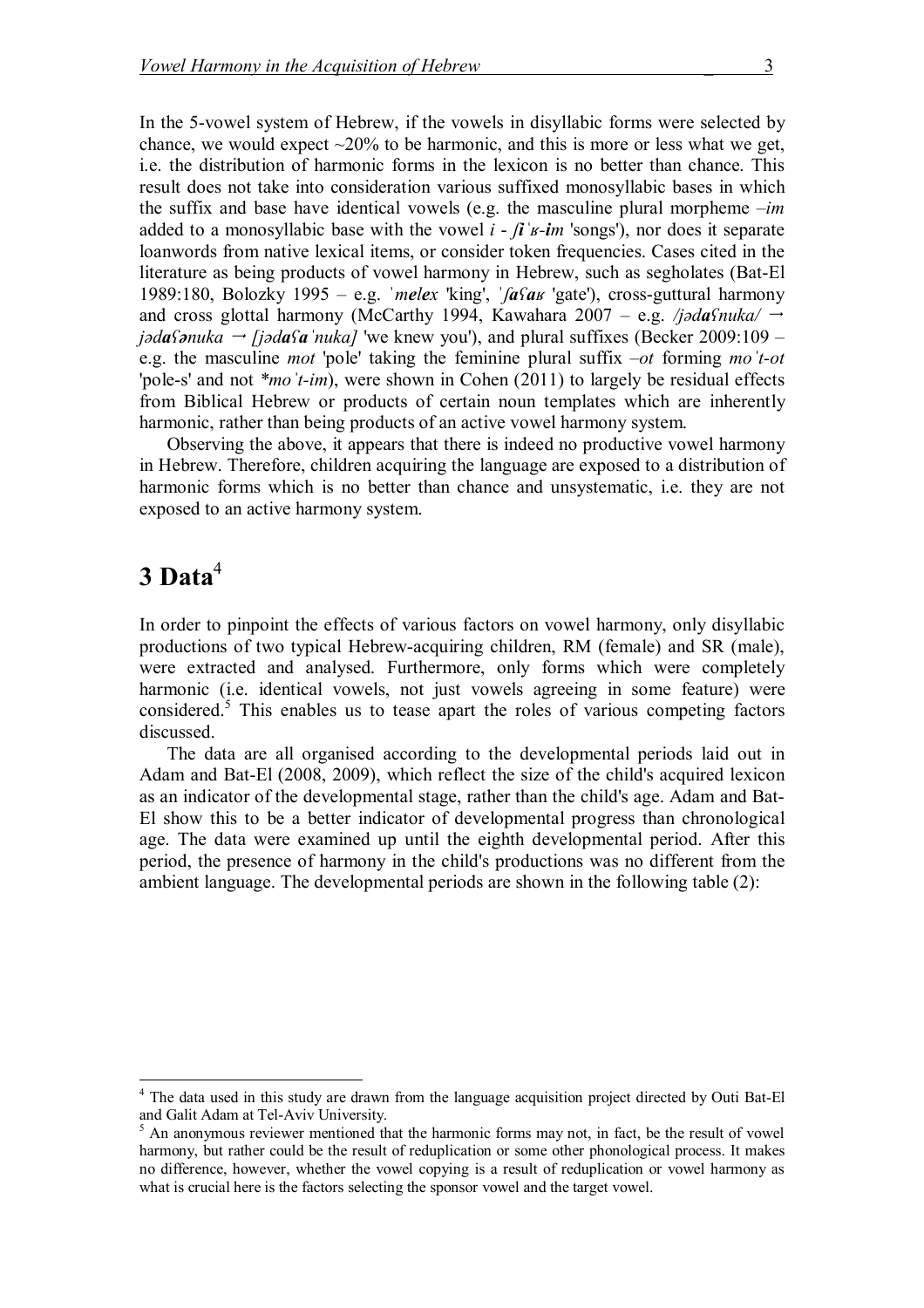|        | Cumulative                         | Ages              |                 |  |  |  |  |  |
|--------|------------------------------------|-------------------|-----------------|--|--|--|--|--|
| Period | <b>Attempted</b><br><b>Targets</b> | SR.               | RM              |  |  |  |  |  |
|        | ~10                                | $1;02.00-1;03.05$ | 1;03.27-1;04.09 |  |  |  |  |  |
| 2      | $\sim 50$                          | 1;03.14-1;04.17   | 1;04.18-1;05.29 |  |  |  |  |  |
| 3      | $\sim 100$                         | 1;04.24-1;05.08   | 1;06.05-1;08.01 |  |  |  |  |  |
| 4      | $\sim$ 150                         | 1;05.15-1;05.21   | 1.08.07-1.09.18 |  |  |  |  |  |
| 5      | $\sim 200$                         | 1;05.29-1;06.02   | 1.09.27-1.10.13 |  |  |  |  |  |
| 6      | $\sim$ 250                         | 1;06.12-1;06.20   | 1.10.28-1.11.18 |  |  |  |  |  |
| 7      | $\sim$ 300                         | 1;06.26-1;07.02   | 1.11.25         |  |  |  |  |  |
| 8      | $\sim$ 350                         | 1;07.09           | 2;00.02-2;00.09 |  |  |  |  |  |

| (2) | Developmental periods in acquisition |  |  |
|-----|--------------------------------------|--|--|
|-----|--------------------------------------|--|--|

Complete tables of SR and RM's productions are provided in Appendices I and II respectively. A general description of the children's productions appears in the following §3.1. The two infants are compared with respect to various factors influencing vowel harmony: stress  $(\S3.2)$ , directionality  $(\S3.3)$  and vowel quality (§3.4), followed by a discussion and comparison in §3.5.

#### **3.1 Description of the Children's Vowel Harmony**

In SR's disyllabic productions during Period 1 (henceforth: P1), only three vowels were attempted and produced consistently, *a, u, i*. Note, all vowels are produced in monosyllabic forms during Period 1. The vowel *e* was only attempted and produced for the word *ˈine* 'here'. The vowel *o* was not produced at all. SR only started to attempt and produce all five vowels in P2, and even here, *o* was severely restricted, (both attempts and productions), surfacing only for *ˈʁoni* 'Ronny (name)' and *ˈalo*  'hello'. The vowel *a* was the only anchor (i.e. underlying sponsor) in harmonic forms in P1 (/taˈpuax/ [ˈbaax] 'apple'). The vowel *u* first appears as an anchor in P2 (/ˈtuki/ [ˈkuku] 'parrot'), *i* in P3 (/leoˈʁid/ [ˈʔijit] 'take down'), *o* in P7 (/ˈejfo/ [ˈʔofo] 'where') and finally *e* in P8 (/jaˈʃen/ [ʔeˈθen] 'asleep'). The following table summarises all disyllabic productions by SR.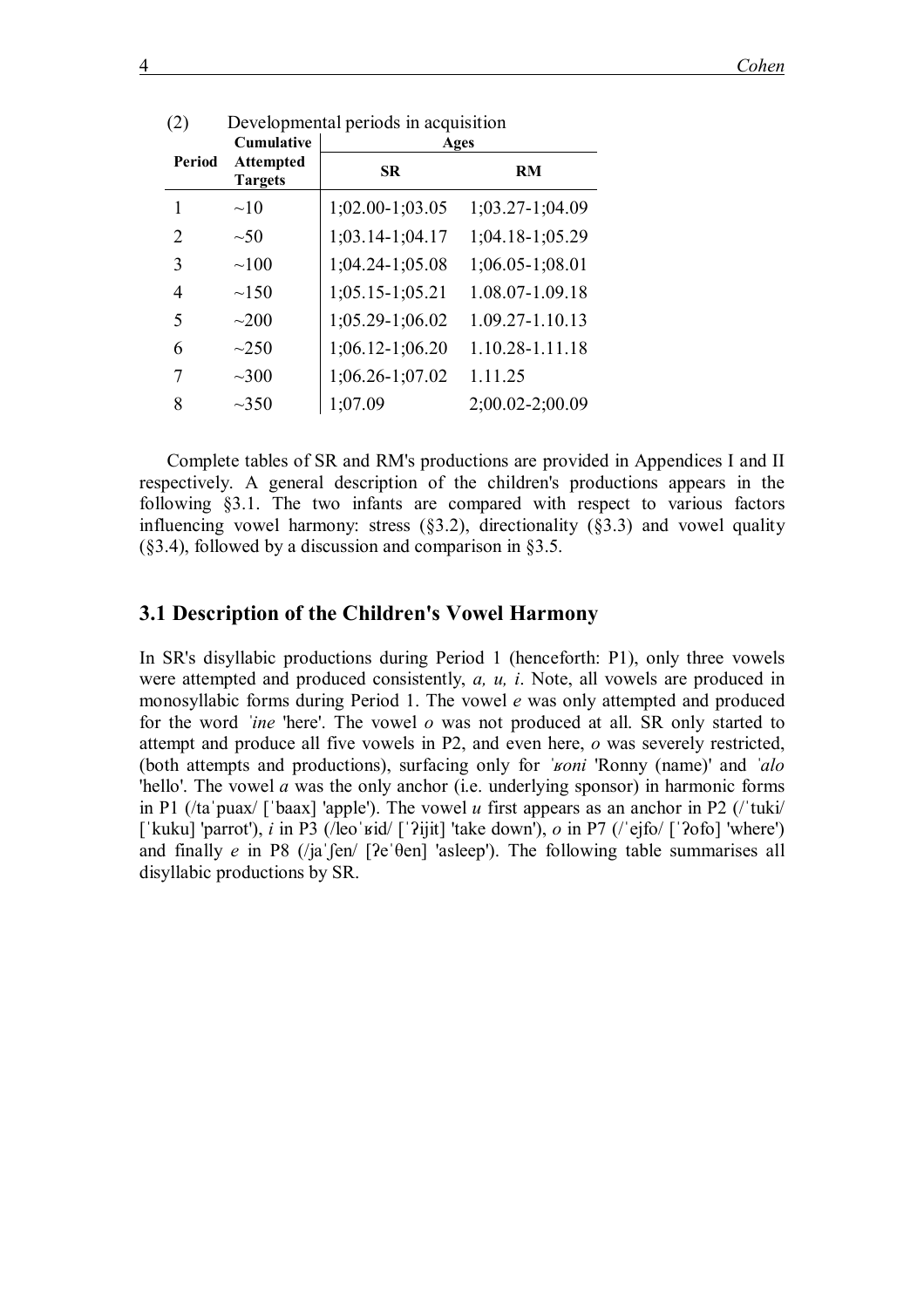|                |              |                 | <b>Types</b> |          |                |      |                 |                |
|----------------|--------------|-----------------|--------------|----------|----------------|------|-----------------|----------------|
|                | <b>Total</b> | <b>Total</b>    |              |          | <b>Total</b>   |      | <b>Total</b>    | <b>Total</b>   |
| Period         | $2\sigma$    | <b>Harmonic</b> |              |          | <b>Vowel</b>   |      | <b>Harmonic</b> | <b>Vowel</b>   |
|                | Forms        | <b>Forms</b>    |              |          | <b>Harmony</b> |      | <b>Forms</b>    | <b>Harmony</b> |
|                | #            | $\frac{0}{0}$   | #            | $%$ (of  | $\frac{0}{0}$  | #    | #               | #              |
|                |              | $($ of          |              | harmonic | $($ of         |      |                 |                |
|                |              | total)          |              | forms)   | total)         |      |                 |                |
|                | 131          | 61.8            | (81)         | 2.5      | 1.5            | (2)  | 5               | 1              |
| $\overline{2}$ | 251          | 39.0            | (98)         | 14.3     | 5.6            | (14) | 19              | 8              |
| 3              | 227          | 26.0            | (59)         | 32.2     | 8.3            | (19) | 17              | 5              |
| $\overline{4}$ | 160          | 28.8            | (46)         | 41.3     | 11.9           | (19) | 24              | $\overline{7}$ |
| 5              | 205          | 41.0            | (84)         | 8.3      | 3.4            | (7)  | 34              | 3              |
| 6              | 190          | 30.5            | (58)         | 10.3     | 3.2            | (6)  | 26              | $\overline{4}$ |
| 7              | 382          | 35.6            | (136)        | 8.8      | 3.1            | (12) | 55              | 8              |
| 8              | 332          | 32.8            | (109)        | 11.9     | 3.9            | (13) | 41              | 11             |

(3) SR's disyllabic productions and harmony

The above table (3) presents the number of disyllabic forms produced, the number of harmonic forms out of these disyllabic forms, and the number of these harmonic forms which, in fact, are a reflection of vowel harmony. The overall occurrence of harmonic forms during P1 is 61.8% (81/131), only 2.5% (2/81) of which are the result of vowel harmony. This shows a clear preference for selecting targets which are harmonic to begin with. Selectivity plays a role here, as harmonic targets are more likely to be selected than disharmonic targets. Such a role of selectivity has been found for Hebrew phonology (Ben-David 2001:342, Bat-El this volume, Becker this volume) and morphology (Lustigman 2007, this volume), as well as other languages (Schwartz and Leonard 1982, Schwartz et al. 1987, Drachman 1973, Ferguson et al. 1973, Stoel-Gammon and Cooper 1984, Mintz and Walker 2006, to name a few). This selectivity indicates a preference for harmonic forms (recall, this preference is not supported by the language itself), which decreases after P1, as selectivity loses its influence on target selection. However, the percentage of tokens in which active harmony takes place rises progressively from the first period, peaking at P4, when 41.3% (19/46) of all harmonic forms are the product of vowel harmony. It then drops to 8.3% (7/84), more or less where it remains until P8. Throughout the 8 periods, the frequency of harmonic forms produced by SR was well above Hebrew's ~20%.

Since Hebrew provides no evidence for a preference for harmonic forms, SR's preference for such forms must be universally motivated (Cohen 2011). The effect of this universal principle, which is not supported by the ambient system, can only surface during acquisition before the ambient system has "taken over", i.e. during the earliest stages of acquisition (Rose 2000, Adam and Bat-El 2009), before the children have acquired sufficient contradictory evidence not supporting the principle. Note, in adult languages, universal preferences not supported by the native grammars might surface, but largely only in the lexical periphery, such as loanwords, blends and acronyms (Shinohara 2004, McCarthy and Prince 1994, Bat-El 2000, Berent et al. 2009, Kenstowicz 2004, Cohen 2010, 2011).

RM attempted and produced all vowels from P1. There were no disyllabic harmonic forms in P1. The vowel *a* was the only anchor in harmonic forms in P2 (/ˈpeʁax/ [ˈhawa] 'apple'), *e*, *u* and *i* in P3 (/maˈkel/ [jeˈken] 'stick' ; /bakˈbuk/ [puˈpu]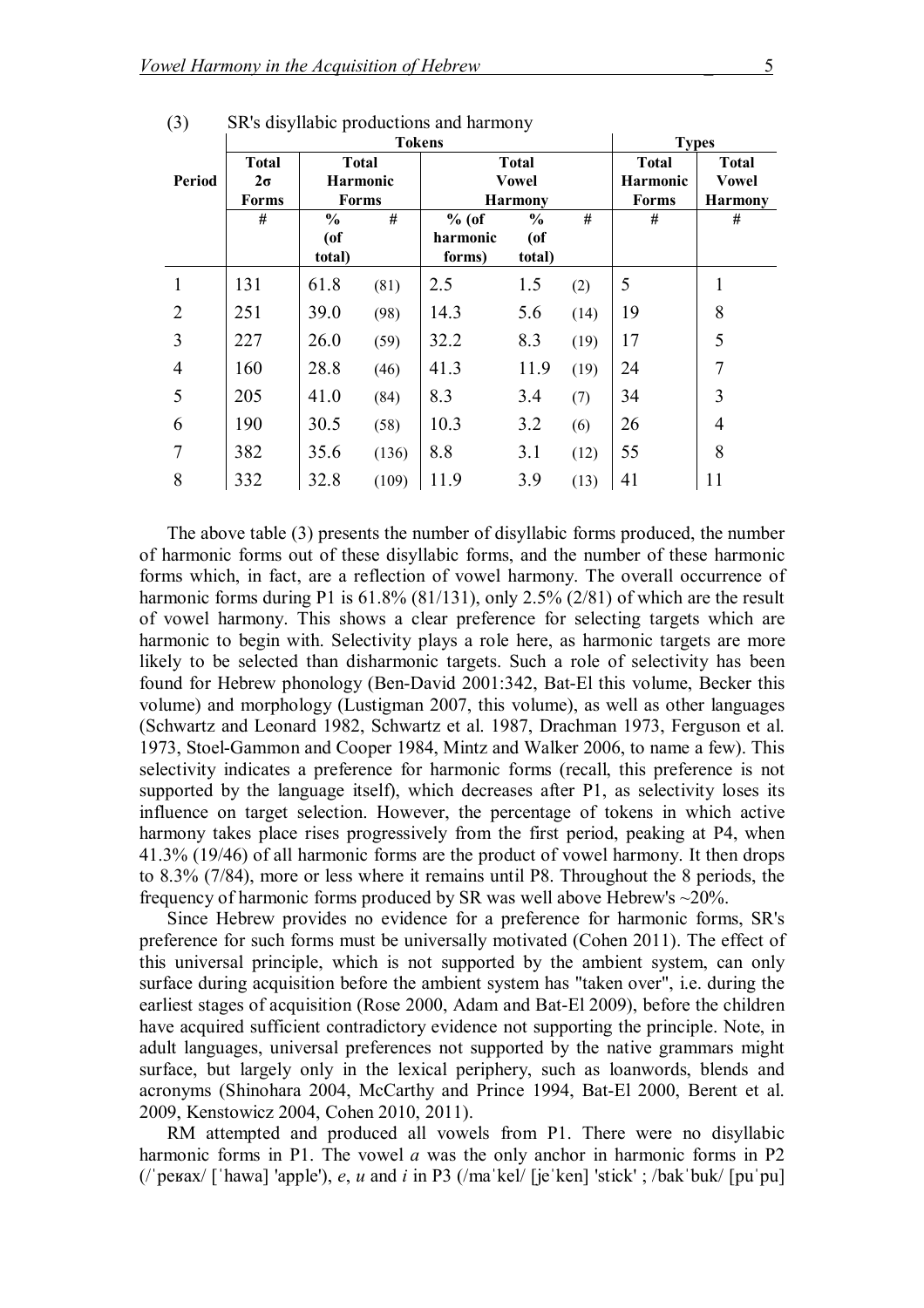'bottle' ; /ˈine/ [hiˈniʃ] 'here'), and finally *o* in P4 (/ipaˈʁon/ [oˈboj] 'pencil'). The following table summarises all disyllabic productions by RM:

|                |              |                | <b>Token</b>    | <b>Type</b> |                  |      |                  |                |
|----------------|--------------|----------------|-----------------|-------------|------------------|------|------------------|----------------|
|                | <b>Total</b> |                | <b>Total</b>    |             | <b>Total</b>     |      | <b>Total</b>     | <b>Total</b>   |
| Period         | $2\sigma$    |                | <b>Harmonic</b> |             | <b>Vowel</b>     |      | <b>Harmonic</b>  | <b>Vowel</b>   |
|                | <b>Forms</b> |                | <b>Forms</b>    |             | <b>Harmony</b>   |      | <b>Forms</b>     | <b>Harmony</b> |
|                | #            | $\frac{0}{0}$  | #               | $%$ (of     | $\frac{0}{0}$    | #    | #                | #              |
|                |              | $($ of         |                 | harmonic    | $($ of           |      |                  |                |
|                |              | total)         |                 | forms)      | total)           |      |                  |                |
| 1              | 7            | $\overline{0}$ | (0)             | $\theta$    | $\boldsymbol{0}$ | (0)  | $\boldsymbol{0}$ | $\overline{0}$ |
| $\overline{2}$ | 126          | 31.7           | (40)            | 7.5         | 2.4              | (3)  | 15               | $\overline{2}$ |
| 3              | 247          | 30.0           | (74)            | 10.8        | 3.2              | (8)  | 23               | $\overline{7}$ |
| $\overline{4}$ | 140          | 27.9           | (39)            | 25.6        | 7.1              | (10) | 24               | 8              |
| 5              | 124          | 19.4           | (24)            | 25          | 4.8              | (6)  | 17               | $\overline{4}$ |
| 6              | 299          | 22.7           | (68)            | 7.4         | 1.7              | (5)  | 40               | 5              |
| 7              | 155          | 20.0           | (31)            | 19.4        | 3.9              | (6)  | 21               | 5              |
| 8              | 320          | 20.3           | (65)            | 12.3        | 2.5              | (8)  | 48               | 8              |

(4) RM's disyllabic productions and harmony

During P1, RM barely produces disyllabic forms (and of course produces no harmonic forms whatsoever). Harmonic forms are attempted and produced more during P2-P4 (around 30% of all forms produced) dropping to around 20% during P5- P8, which is more or less the expected rate for Hebrew. Selectivity plays a lesser role for RM than for SR. Non-harmonic forms undergoing harmony gradually rise, peaking at P4, where 25.6% of all harmonic forms produced are the product of vowel harmony. This dips to 7.4% (5/68) in P6. RM's pattern is similar to that of SR, with both children's harmony increasing towards P4, where it peaks, and gradually dropping from P5 onwards, as the following diagram (5) shows.

#### (5) Harmony - % of vowel harmony out of all harmonic forms

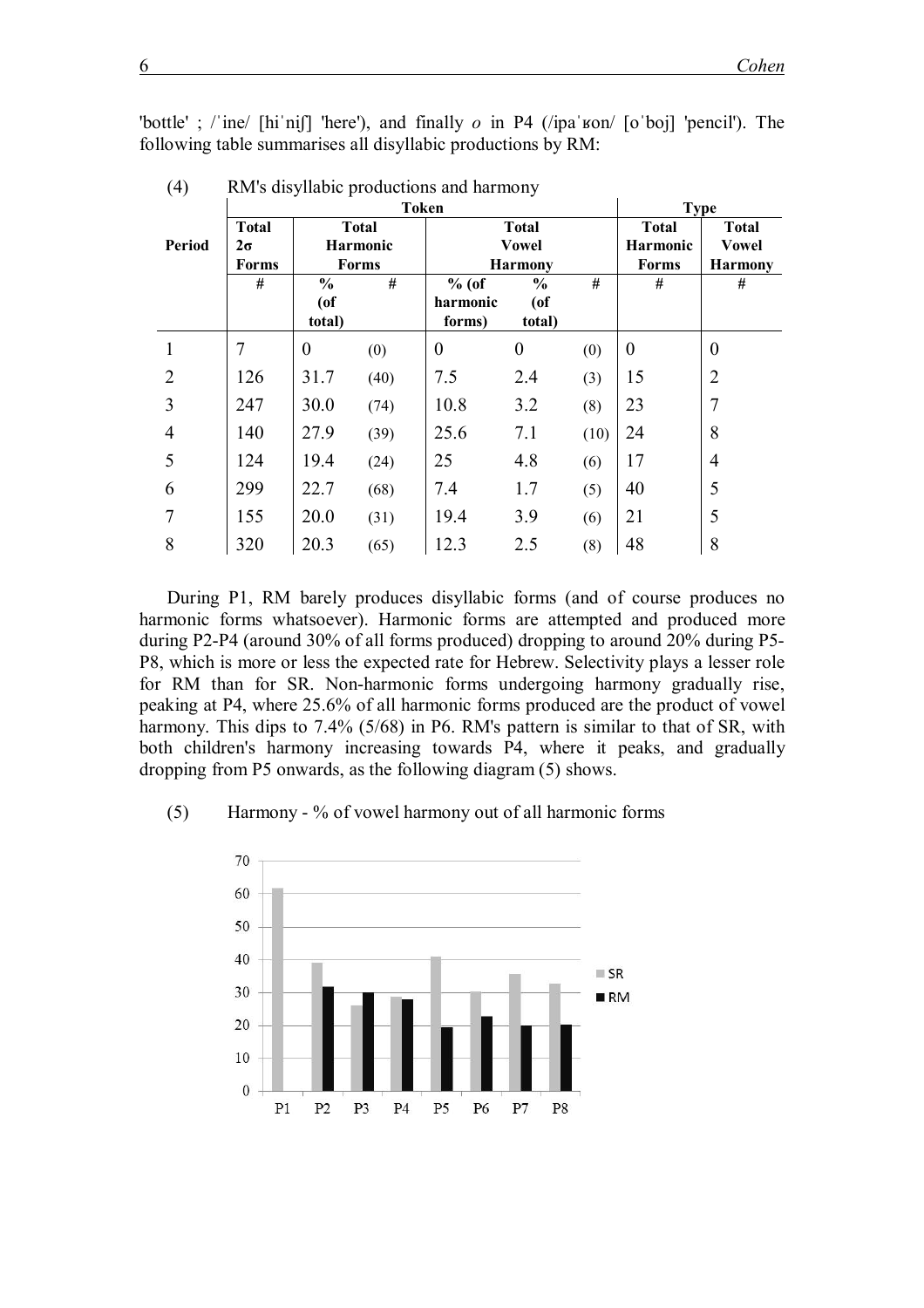Selectivity also plays a role for both infants during the initial stages, more so for SR than for RM. More harmonic forms are attempted and produced, as both show a preference for harmonic forms (selectivity), as shown in the following diagram (6):



(6) Selectivity - % of harmonic forms out of all disyllabic forms

### **3.2 Harmony-Stress Interaction**

Vowel harmony may interact with stress (e.g. Revithiadou et al. 2006). There are two logically possible ways for harmony to interact with stress. The first, the stressed syllable may serve as the anchor of the harmony, with the unstressed vowel serving as the target of the harmony and changing accordingly. The second (unattested crosslinguistically, though logically possible), the unstressed syllable may serve as the anchor of the harmony, with the stressed vowel being targeted. When observing the data, the question is whether vowel harmony interacts at all with the word's stress pattern or not. The following table (7) presents data relevant to harmony-stress interaction:

|                | SR                 |                 |     | ヾノエ              | RM            |                    |                                   |  |
|----------------|--------------------|-----------------|-----|------------------|---------------|--------------------|-----------------------------------|--|
| Period         | <b>Total</b><br>VH | <b>Stressed</b> |     | <b>Anchors</b>   |               | <b>Total</b><br>VH | <b>Stressed</b><br><b>Anchors</b> |  |
|                | N                  | $\frac{0}{0}$   | N   | N                | $\frac{0}{0}$ | N                  |                                   |  |
| 1              | 1                  | 0               | (0) | $\boldsymbol{0}$ | 0             | (0)                |                                   |  |
| $\overline{2}$ | 8                  | 37.5            | (3) | $\overline{2}$   | 50            | (1)                |                                   |  |
| 3              | 5                  | 80              | (4) | $\overline{7}$   | 71.4          | (5)                |                                   |  |
| $\overline{4}$ | 7                  | 71.4            | (5) | 8                | 87.5          | (7)                |                                   |  |
| 5              | 3                  | 33.3            | (1) | 4                | 100           | (4)                |                                   |  |
| 6              | 4                  | 75              | (3) | 5                | 100           | (5)                |                                   |  |
| 7              | 8                  | 75              | (6) | 5                | 60            | (3)                |                                   |  |
| 8              |                    | 54.5            | (6) | 8                | 62.5          | (5)                |                                   |  |

(7) Harmony-stress interaction (types)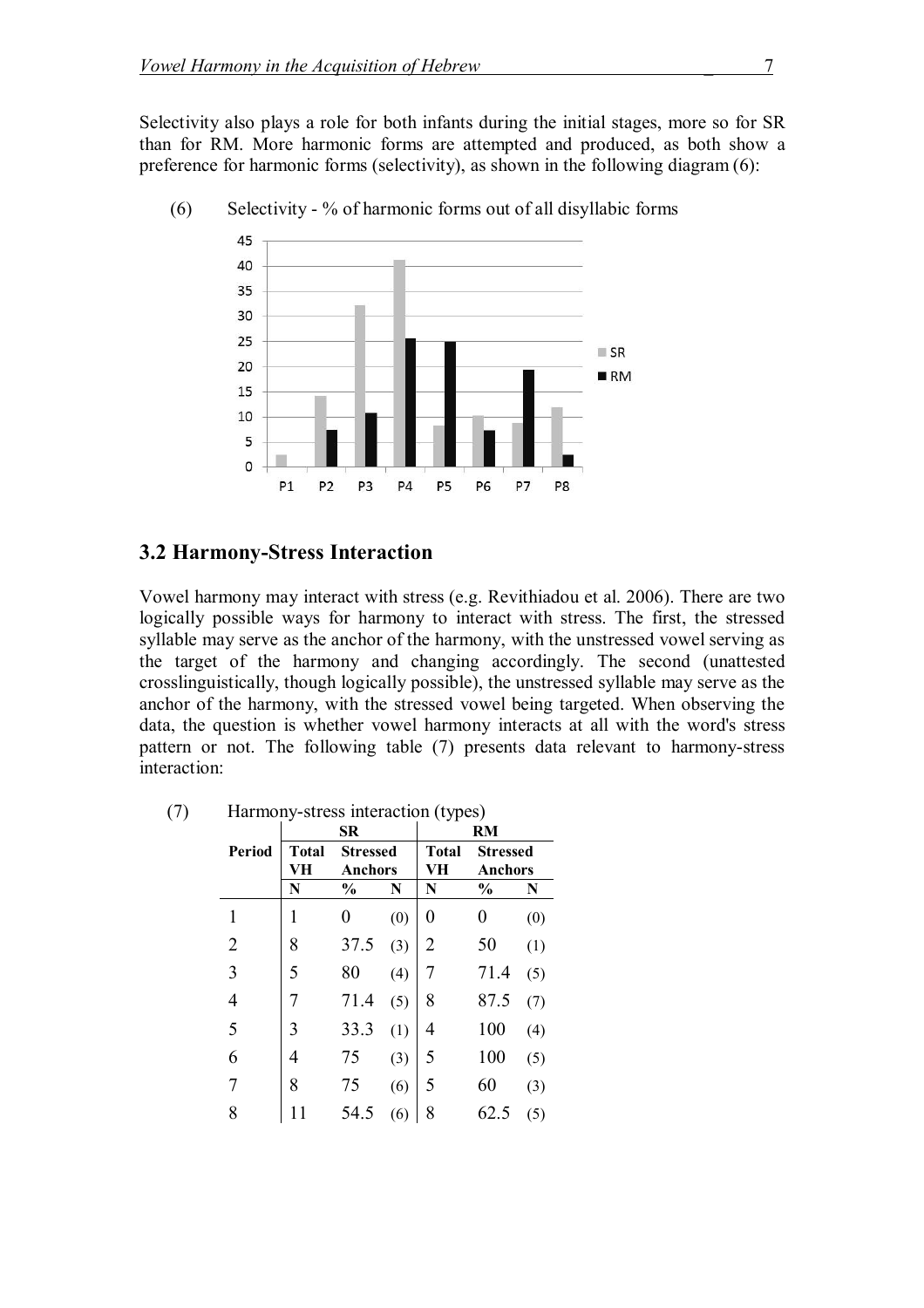If stressed anchors are selected 50% of the time, then stressed anchors are not preferable to unstressed anchors. For SR, there seems to be no obvious correlation between stress and harmony. If there is some interaction between the two, it certainly does not develop with any consistency over the eight periods. Harmony and stress appear to interact in P3, P4, P6 and P7, where the stressed syllable serves as the anchor in most cases. However, the interaction between the two is no better than chance in P8. In P1, P2 and P5, the unstressed syllable serves as the anchor in most cases. There appears to be no systematic interaction between stress and anchor selection.

For RM, the picture is completely different. Here, the interaction between stress and harmony is clear. Initially, during P2, no preference was given to stressed anchors over unstressed anchors. However, this changed dramatically during P3, when stressed anchors were preferred, rising in P4, and peaking in P5-P6, where all anchors were stressed, gradually dropping thereafter. A certain pattern emerges here, showing a clear development in the interaction between stress and harmony in RM's acquisition.

#### **3.3 Harmony-Directionality Interaction**

Vowel harmony may interact with directionality (i.e. positional prominence, Kiparsky 1997, Zoll 1998, Gordon 2004, Smith 2004, Revithiadou et al. 2006 among others), with either the righthand vowel (e.g. SR in P2: /'opa/ ['hapa] 'upsy daisy'; RM in P2: /ˈpeʁax/ [ˈhawa] 'flower') or the lefthand vowel (e.g. SR in P2: /ˈtuki/ [ˈkuku] 'parrot' ; RM in P3: /pʁaˈxim/ [paˈxa] 'flowers') being the preferred anchor. The following table (8) presents the effect directionality has on harmony:

|                |              | <b>SR</b>     |           | RM |               |     |  |  |
|----------------|--------------|---------------|-----------|----|---------------|-----|--|--|
| Period         | <b>Total</b> |               | Righthand |    | Righthand     |     |  |  |
|                | VН           | Anchors       |           | VH | Anchors       |     |  |  |
|                | N            | $\frac{0}{0}$ | N         | N  | $\frac{0}{0}$ | N   |  |  |
| 1              | 1            | 100           | (1)       | 0  | 0             | (0) |  |  |
| $\overline{2}$ | 8            | 50            | (4)       | 2  | 100           | (2) |  |  |
| 3              | 5            | 100           | (5)       | 7  | 71.4          | (5) |  |  |
| 4              | 7            | 85.7          | (6)       | 8  | 87.5          | (7) |  |  |
| 5              | 3            | 66.7          | (2)       | 4  | 100           | (4) |  |  |
| 6              | 4            | 100           | (4)       | 5  | 100           | (5) |  |  |
| 7              | 8            | 100           | (8)       | 5  | 40            | (2) |  |  |
| 8              | 11           | 72.7          | (8)       | 8  | 62.5          | (5) |  |  |

| (8) | Harmony-directionality interaction (types) |  |  |
|-----|--------------------------------------------|--|--|
|     |                                            |  |  |

For both infants, directionality has an overwhelming effect on harmony. For SR, the anchor is on the right side in all cases in P1, P3, P6, P7, and in most cases in P4, P5 and P8. The only exception is P2, where the effect of directionality seems no better than chance. RM patterns similarly to SR. Directionality has an overwhelming effect on harmony in P2, P5, P6, with the anchor being on the right side in all cases. In P3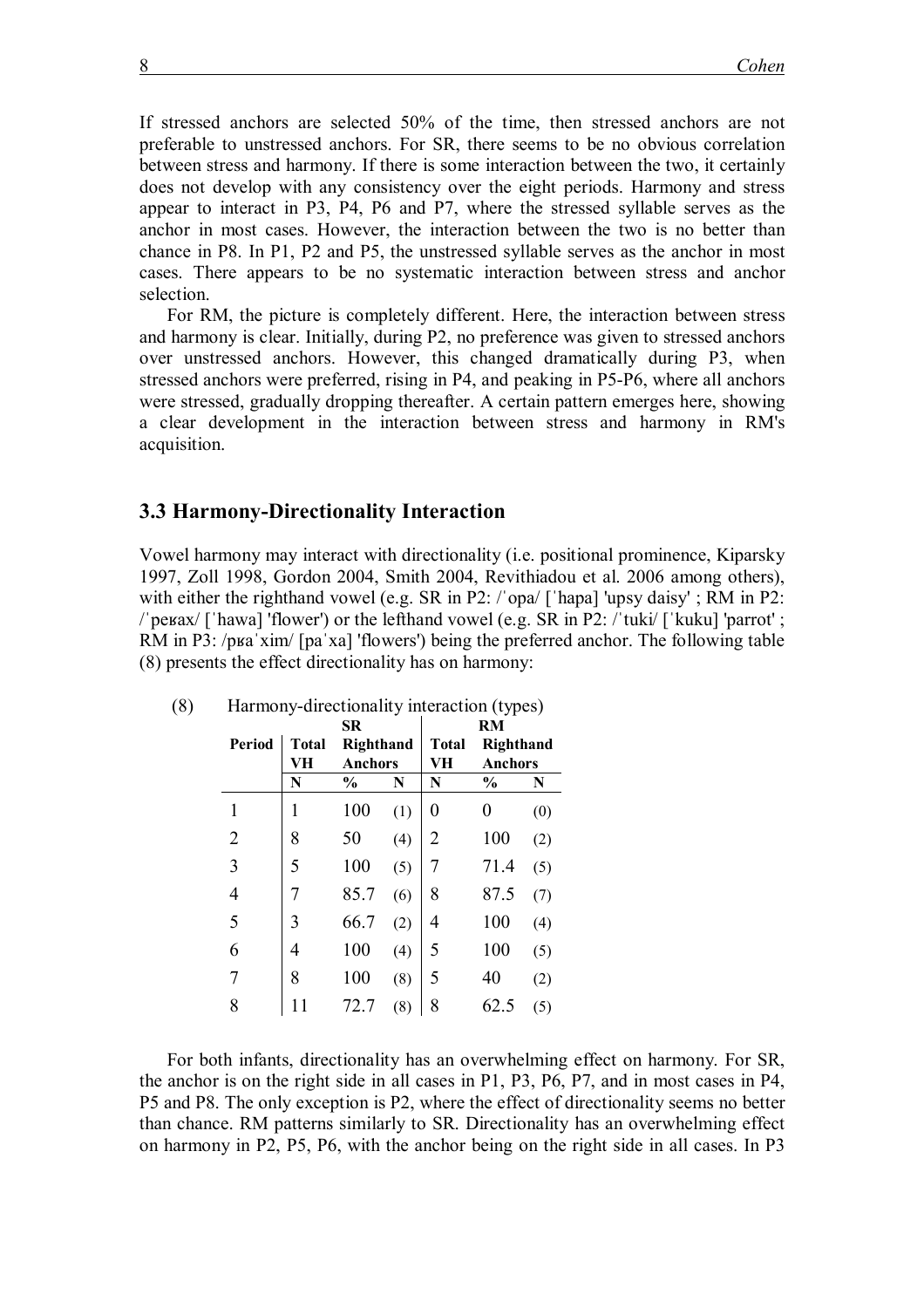and P4, a righthand anchor was preferred in most cases, but after P6, the effect of directionality seems to drop to not much better than chance.

Both infants' clear preference for a righthand anchor is supported by the literature. The prominence of the right edge in acquisition is well documented (Ota 2006, Smith 1973, Ben-David 2001, Adam 2002, Dinnsen and Farris-Trimble 2008, to name a few) and could very well be playing a role here.

### **3.4 Harmony-Quality Interaction**

The selection of the anchor of the harmony may be affected by vowel quality. This could be determined on the basis of sonority (e.g.  $a > 0 > i$  – Revithiadou et al. 2006), or on the basis of height and dispersion (e.g. high  $>$  mid  $>$  low – Cohen 2011). Note, as mentioned in §3.1, SR did not produce mid-vowels during P1, and barely did so during P2. Since I argue, following Ben-David (2001), that vowel harmony is utilised by the acquirer in order to facilitate production before segmental acquisition has been completed, it is not surprising to find some effect of vowel quality on anchor selection for SR.

The following table (9) shows the correlation between various vowel qualities and harmony for anchors (0 values deleted, maximal values in each row shaded in bold):

| Trainforty-quality interaction. Anchors (humocr of types) |                 |                |   |                |   |           |                 |                |   |   |              |          |
|-----------------------------------------------------------|-----------------|----------------|---|----------------|---|-----------|-----------------|----------------|---|---|--------------|----------|
| <b>Period</b>                                             |                 | <b>SR</b>      |   |                |   | <b>RM</b> |                 |                |   |   |              |          |
|                                                           | <b>Total VH</b> | a              | u | i              | e | $\bf{0}$  | <b>Total VH</b> | a              | u | ı | e            | $\bf{0}$ |
|                                                           |                 | 1              |   |                |   |           |                 |                |   |   |              |          |
| 2                                                         | 8               | 7              |   |                |   |           | 2               | $\overline{2}$ |   |   |              |          |
| 3                                                         | 5               | 3              |   |                |   |           | 7               | 1              | 2 | 2 | $\mathbf{2}$ |          |
| 4                                                         |                 | 3              |   | 3              |   |           | 8               | 3              |   |   | 3            |          |
| 5                                                         | 3               | $\overline{2}$ |   |                |   |           | 4               |                |   |   |              | 2        |
| 6                                                         | 4               | $\mathbf{2}$   |   | $\overline{2}$ |   |           | 5               |                | 2 |   | 3            |          |
|                                                           | 8               | 2              | 2 | 3              |   |           | 5               | $\overline{2}$ |   |   | $\mathbf{2}$ |          |
| 8                                                         | 11              | 7              | າ |                |   |           | 8               | 2              |   |   |              |          |

(9) Harmony-quality interaction: Anchors (number of types)

For SR, during P1-3, the preferred anchor is clearly *a*. This apparent preference seems to continue throughout the eight stages, though high vowels play a considerable role from P3, with mid-vowel anchors only being selected from P7.

For RM, on the other hand, there is no clear interaction between vowel quality and anchor selection.

Recall that SR did not produce mid-vowels at all until P3, so the effect of vowel quality on anchor selection is not surprising. RM, on the other hand, produced all vowels from P1, which might explain why anchor selection is unaffected at all by vowel quality for RM.

The following table (10) shows the correlation between various vowel quality and harmony for targets: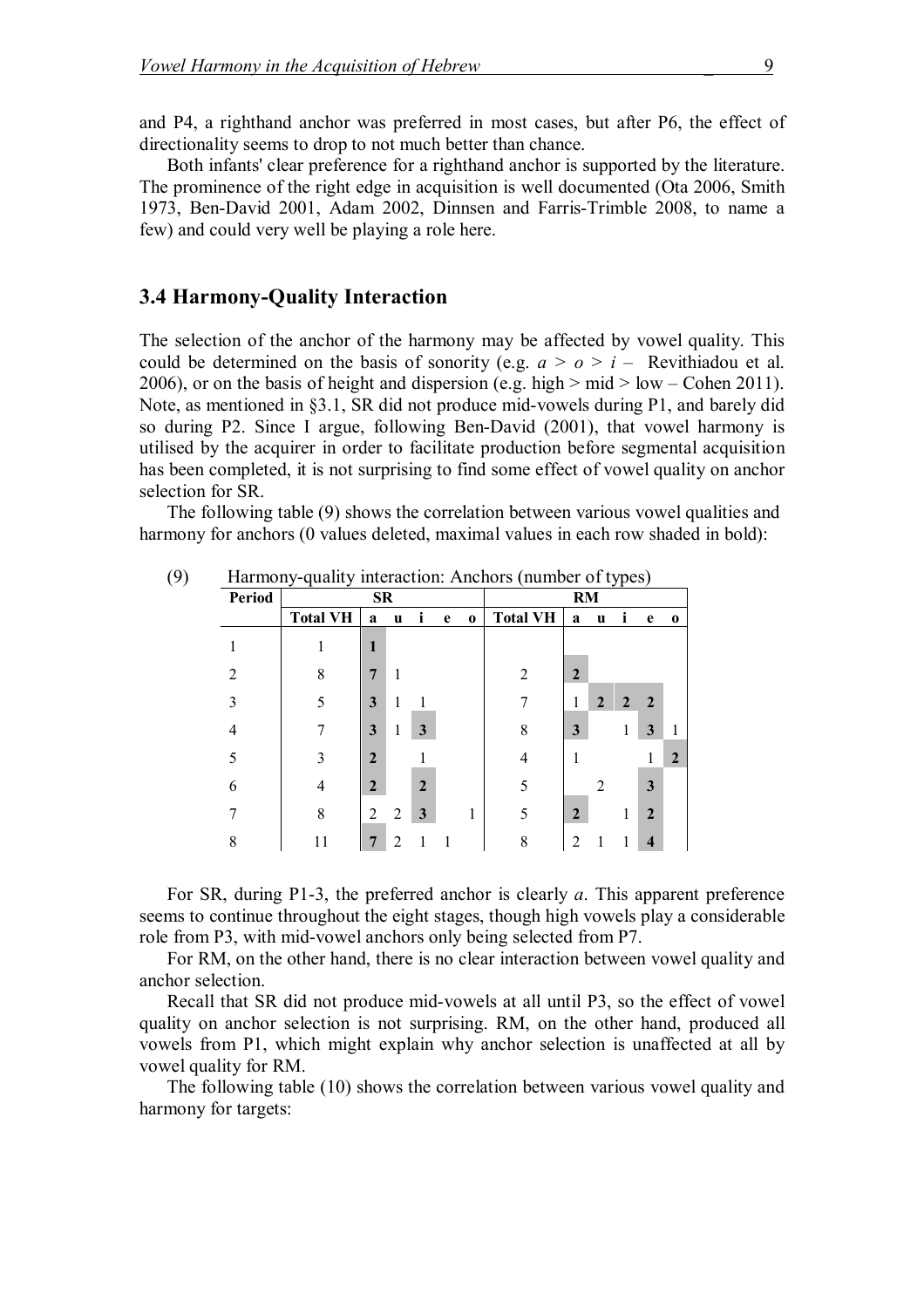| Period         |                 | SR<br>RM |   |   |                |                         |                 |                |   |   |                |                |
|----------------|-----------------|----------|---|---|----------------|-------------------------|-----------------|----------------|---|---|----------------|----------------|
|                | <b>Total VH</b> | a        | u |   | e              | $\bf{0}$                | <b>Total VH</b> | a              | u |   | e              | $\bf{0}$       |
|                | ı               |          | 1 |   |                |                         |                 |                |   |   |                |                |
| $\overline{2}$ | 8               |          | 1 | 2 | 2              | $\mathbf{3}$            | $\overline{2}$  |                |   |   |                |                |
| 3              | 5               | 1        |   |   |                | 3                       | 7               | 3              |   | 3 |                |                |
| $\overline{4}$ | 7               | 2        |   |   |                | $\overline{\mathbf{4}}$ | 8               | $\overline{4}$ |   |   |                | 3              |
| 5              | 3               |          |   |   |                | $\overline{\mathbf{3}}$ | $\overline{4}$  |                |   |   | $\overline{2}$ |                |
| 6              | 4               |          |   |   |                | 3                       | 5               | 5              |   |   |                |                |
| 7              | 8               | 3        | 1 |   | $\overline{2}$ | $\overline{2}$          | 5               | $\overline{2}$ |   |   |                | $\overline{2}$ |
| 8              | 11              | 1        | 1 | 3 | 3              | 3                       | 8               | 3              |   | 2 | 3              |                |

(10) Harmony-quality interaction: Targets

For SR, as far as targets go, *o* is clearly a preferred target (shaded) for harmony, with other vowels being targeted less frequently than *o*. For RM, mid-vowels were the only targets in P2 (in both cases, *a* is the anchor), which might indicate the preference of *a* over mid-vowels during the very early stages. This preference, however, disappears from P3 onwards, showing no clear quality-based preference similar to SR's. Since RM produces all vowels early on, this may very well restrict the role of vowel quality in anchor/target selection.

In Ben-David's (2001:272) study, the order of the vowel acquisition found for acquirers of Hebrew is roughly  $a > i, u > o, e$  (where a comma indicates the absence of precedence relations), a scale which coincides with SR's data. Assuming acquisition order is, inter alia, motivated by some notion of markedness, and harmony reflects this same acquisition order, it would suggest that the relevant factor affecting harmony is this notion of markedness. Dromi et al. (1993) present even a rougher markedness scale than Ben-David's, with *a,i* and *u* being produced before *o* and *e*. Based on this previous research and the current harmony data, it is possible to construct a developmental scale of sorts: *a>u>i>e>o*, which reflects the ability of the various vowels to serve as anchors. This may be a complex scale resulting from the interaction among various features such as sonority, height and dispersion. However, for simplicity's sake, I will refer to the harmony-quality interaction scale henceforth as markedness. Note, that such a markedness scale is not surprising, given that it plays a role in target selection and production for SR from P1, regardless of its specific effect with respect to harmony.

#### **3.5 Summary and Discussion**

Generally speaking, both infants attempt and produce more harmonic forms during earlier periods, with both children peaking in P4. After P4, there is a turning point. Here, selected forms are of all types, and only newly introduced lexical items tend to harmonise, and even then, only for a brief period, before being produced faithfully. Note, all harmonic forms produced were also produced faithfully. Furthermore, all harmonising forms are produced the same way. For example, *hipopoˈtam*  'hippopotamus' would potentially allow for *toˈtom* or *taˈtam*, but we only get the latter. All of this indicates that some harmony system does indeed play a role in the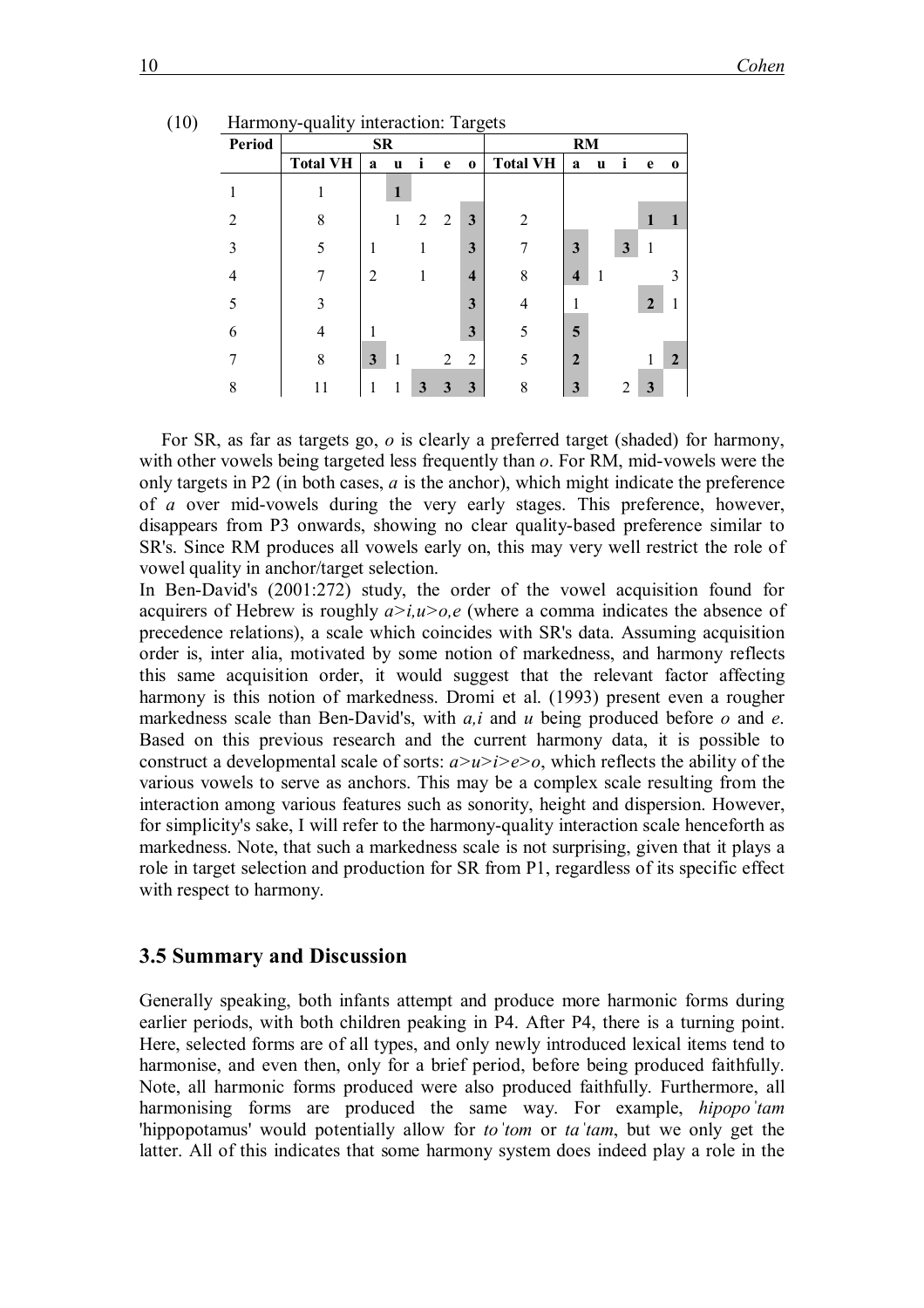infants' acquisition, one which gradually diminishes as the infant becomes more faithful to the target language, which does not have vowel harmony.

The apparent inconsistencies with some of the data become considerably less problematic when the interaction among the three criteria is examined.

Recall the following observations. Stress seems to play no role for SR (we'll get back to this shortly…). Directionality (right-to-left) had a considerable effect in almost all stages (P2 being the exception). Markedness also played a role, with more inconsistencies later in the development.

However, the following observations are immediately evident from SR's data in Appendix I. Competing factors may clash, and when they do so, markedness is only violated if both stress and directionality are satisfied. The cumulative effect of stress and directionality is the only justification for the violation of markedness. If stress and directionality do not agree with one another, then markedness is satisfied.

For SR, during P1, the only instance of harmony is determined via markedness and directionality, with the unmarked *a* serving as the anchor in the righthand, unstressed syllable. In P2, every single instance of harmony prefers the unmarked vowel, often contradicting both of the other factors, showing a clear preference for markedness over directionality and stress. In P3, the only instance in which markedness is violated is one in which stress and directionality are satisfied. In P4, there are two instances in which markedness is violated. Once again, stress and directionality are both satisfied here. This systematic behaviour continues throughout all eight periods. Harmony is governed by markedness. Markedness can only be violated if both stress and directionality are satisfied. First of all, this shows that all three factors do indeed play some role, but that of markedness is more dominant. Note, there are only two instances in which markedness and stress are violated, giving preference to the directionality. The first,  $/$ efo $/$   $\rightarrow$  ['ofo] 'where' (both mid vowels) and the second / 'tuki/  $\rightarrow$  ['tiki] (both high vowels). In cases in which markedness is a clear issue (low vs. mid/high or high vs. mid), there are no exceptions to the markedness preference.

With respect to the various factors affecting harmony, markedness (*a>u>i>e>o*) and directionality  $(R>L)$  seem to play a considerable role for SR. Stress, on the other hand, seems to play a lesser role in the selection of the anchor. SR's initial productions and harmonies are strongly affected by markedness. However, once all segments have been acquired, directionality starts to play a substantial role too.

For RM, the picture is somewhat different. Similarly to SR, target harmonic forms are attempted and produced more earlier on. Later, other forms are attempted, but are forced to harmonise in many cases, up until the end of P4, where there is a turning point, and the role of harmony starts to decline. Also similarly to SR, the harmonic forms produced were produced faithfully. While production is variable, with forms being produced both faithfully and with vowel harmony, harmony is not variable, and all the harmonic forms of each word are identical. There was only a single exception: the target form *ˈine* 'here' was produced as *ˈene* and *ˈini* interchangeably. Harmony plays a systematic role which gradually diminishes as she becomes more faithful to adult forms.

However, RM differs from SR in the role of the various factors influencing harmony. For RM, the relevant factors are primarily prosodic (stress, directionality) rather than segmental (markedness). Stressed syllables and righthand syllables (which usually coincide in Hebrew) are preferred anchors, with no obvious influence of markedness.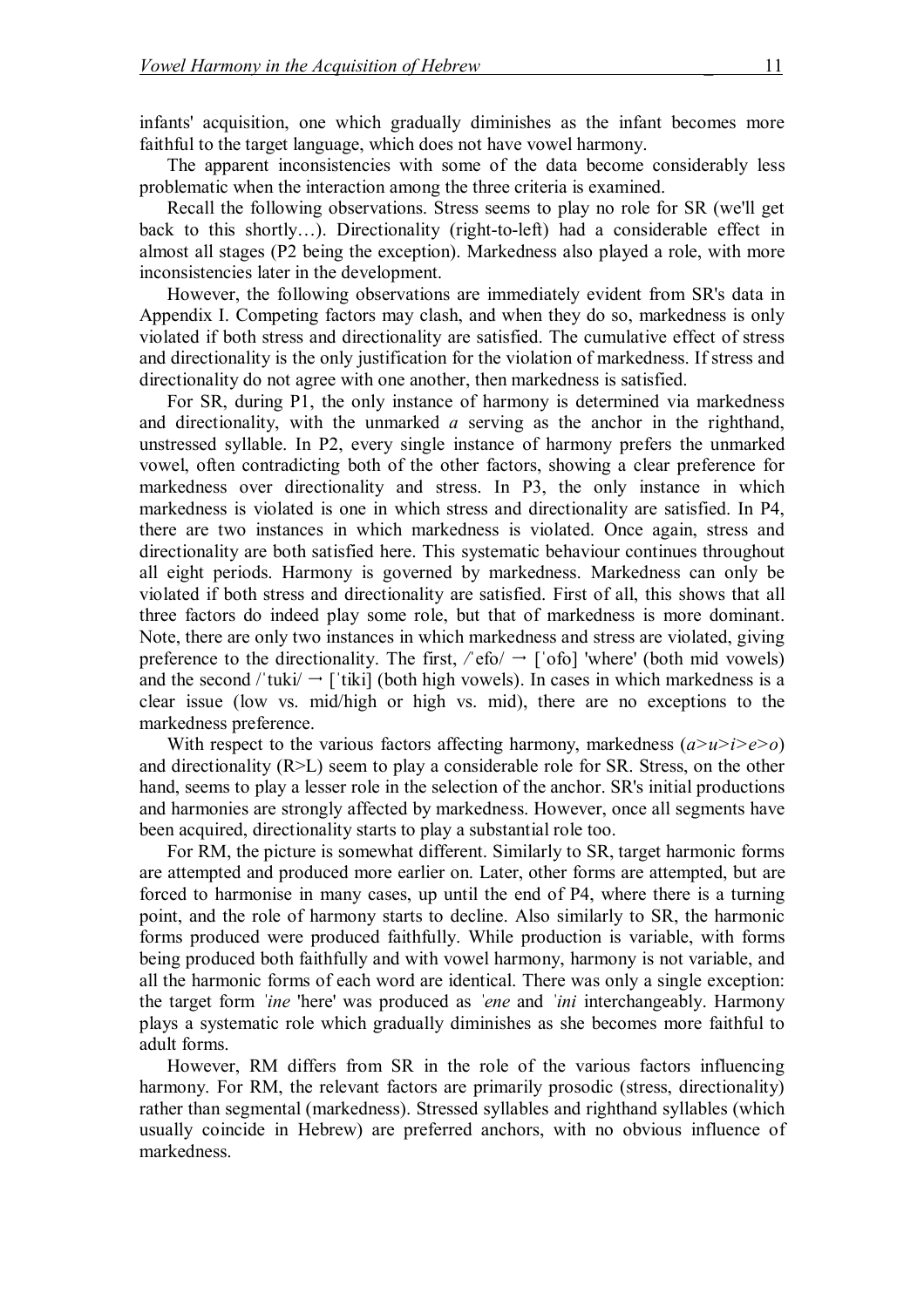However, this is misleading. A closer examination of RM's data shows that in all cases in which the stress factor contradicted the directionality factor (i.e. where the stressed syllable does not coincide with the righthand syllable), the anchor selected was the least marked vowel *a*. Furthermore, in the cases in which the selected anchor was neither stressed nor on the right, the anchor selected was *a* and the target was a mid-vowel (most marked). This may suggest that although prosody is the most important factor for RM, in the event of a contradiction between the two prosodic factors, or in the event that the factors do not play a role, markedness kicks in, selecting *a* anchors over all others.

### **4 Towards a Formal Analysis**

In this section, I incorporate the above generalisations into a formal grammar of vowel harmony within Optimality Theory (Prince and Smolensky 1993/2004). My analysis is within an Optimal Domains Theoretical approach (ODT, Cole and Kisseberth 1994, Cassimjee and Kisseberth 1999). Since the infants exhibit different behaviours with respect to the effect of the relevant factors on vowel harmony, they should have different developmental grammars. As I will show during the remainder of this section, the two infants do have different developmental grammars, but the differences are the result of different rankings of the same constraints.

#### **4.1 Setting up the Harmonic Domain**

Harmony is a requirement for a feature *F* to be realised on all sponsors within a domain *D*. How harmony is realised is a result of the interaction among constraints on the structure of domains and constraints on the realisation of *F*.

For features to be realised, they have to be within a domain. Domain construction is achieved via alignment constraints, which designate the domain's edges.

(11) ALIGN (ANCHOR, L/R ; F-DOMAIN, L/R) (Cole and Kisseberth 1994)

The anchor of a feature is aligned with the domain's L/R edge

This constraint, consisting of two members (one for each edge), sets up the left and right edges of the domain. In a situation in which there is no harmony, for example in the adult grammar of Hebrew, the left and right edges of the domain are aligned with the left and right edges of the segment, and every feature is realised on its underlying anchor. The alignment constraints militate against vowel harmony.

However, if, due to constraint interaction, one of the domain's edges shifts, then a feature may be realised over a larger span than a single segment, and the domain expands. One type of constraint which could trigger the domain's expansion sets a lower limit on the domain's size. Alternatively, the requirement could be for a bimoraic domain, such as a foot (Halle and Vergnaud 1978, Harris and Lindsey 1995, van der Hulst and van der Weijer 1995, McCarthy 2004 and more). For simplicity's sake and due to any lack of evidence preferring one analysis over the other, I adopt the following constraint requiring domains to be larger than monosyllables. Effectively, this is equivalent to constructing a bimoraic domain while assuming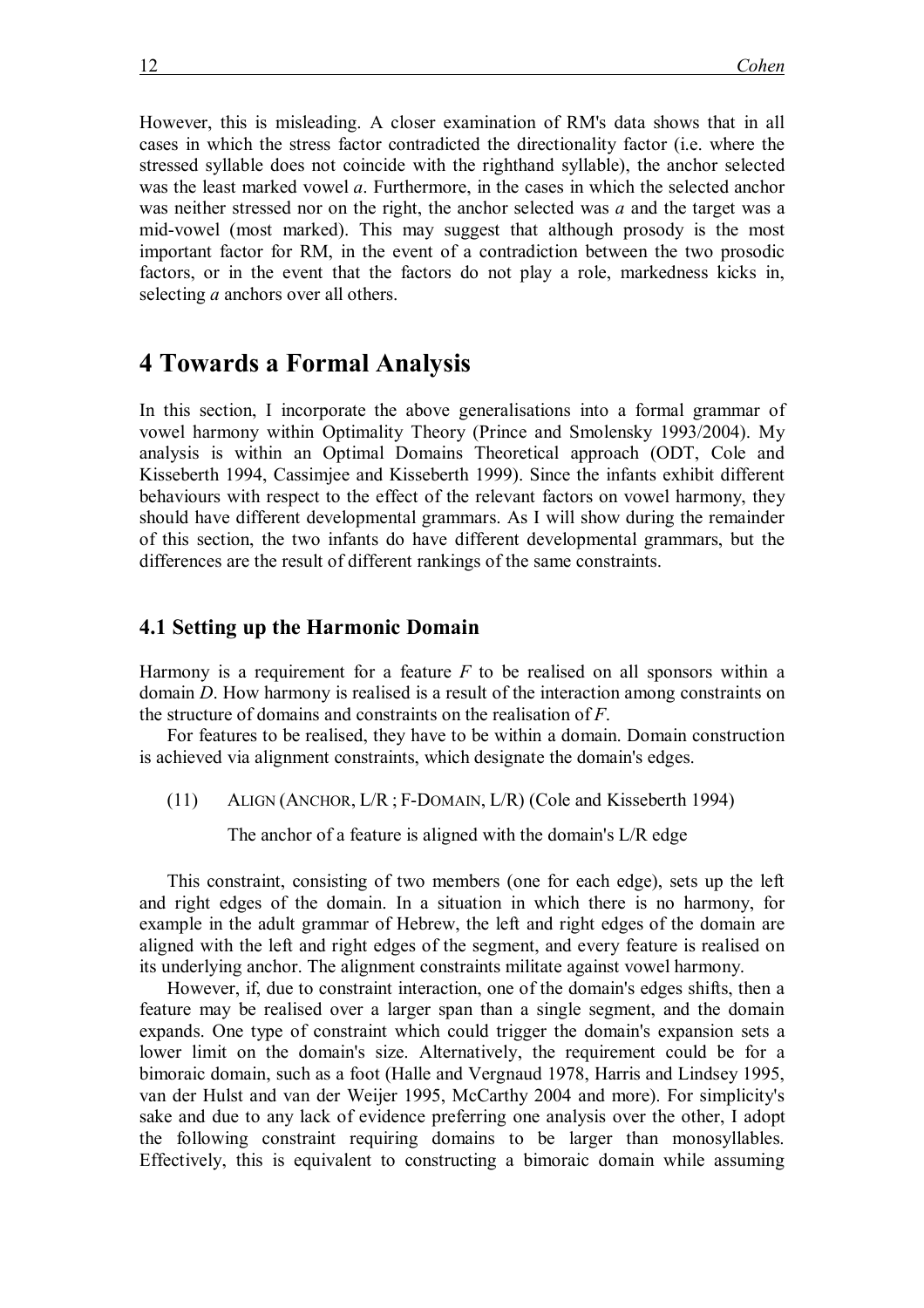constraint violation is minimal (economy, do only what is necessary; Prince and Smolensky 1993/2004):

(12) \*MONOD (Cassimjee and Kisseberth 1999)

Domains cannot be monosyllabic

On the one hand, features would like to align themselves with their anchors. On the other hand, there are both articulatory and perceptual motivations for features to spread beyond the boundaries of their anchors. If the constraint forcing domains to be larger than a single syllable outranks those setting up the domain edges, then harmony could occur. The (in)ability of domains to spread onto neighbouring vowels is controlled by the interaction between the alignment constraints and the constraint militating against monosyllabic domains. In a non-harmony grammar (e.g. adult Hebrew), the ranking is ALIGNL/ALIGNR  $\gg$  \*MONOD, and no harmony occurs. In a harmony grammar (e.g. the grammar of SR and RM during P4), \*MONOD is ranked above one (or both) alignment constraints, forcing the violation of the lowest ranked alignment constraint and the expansion of the domain.

However, it is insufficient to construct domains in order for harmony to occur. We have to ensure that the harmonic features are realised on all sponsors (i.e. vowels) within a domain.

(13) REALISEF (similar to Cole and Kisseberth's (1994) EXPRESS)

Underlying features must be realized within their domain

This constraint ensures that features are realised on all sponsors within the anchor's domain. Since consonants are not potential sponsors of the vowel features, they vacuously satisfy REALISEF.

Of course, realising the underlying features of one vowel within a bimoraic domain would cause the other vowel within the domain *not* to have its features realized. Assuming domains must be bimoraic (otherwise harmony would not occur), how do we determine which vowel is the one to expand its domain, and which vowel, in effect, "sacrifices" its underlying features? Otherwise phrased, what are the factors determining the relative faithfulness of vowels to their underlying features in instances of harmony? Three such factors are those discussed earlier, namely stress, directionality and markedness. The interaction among the domain construction and feature realisation with these three factors is discussed in §4.2 (stress), §4.3 (directionality) and §4.4 (markedness).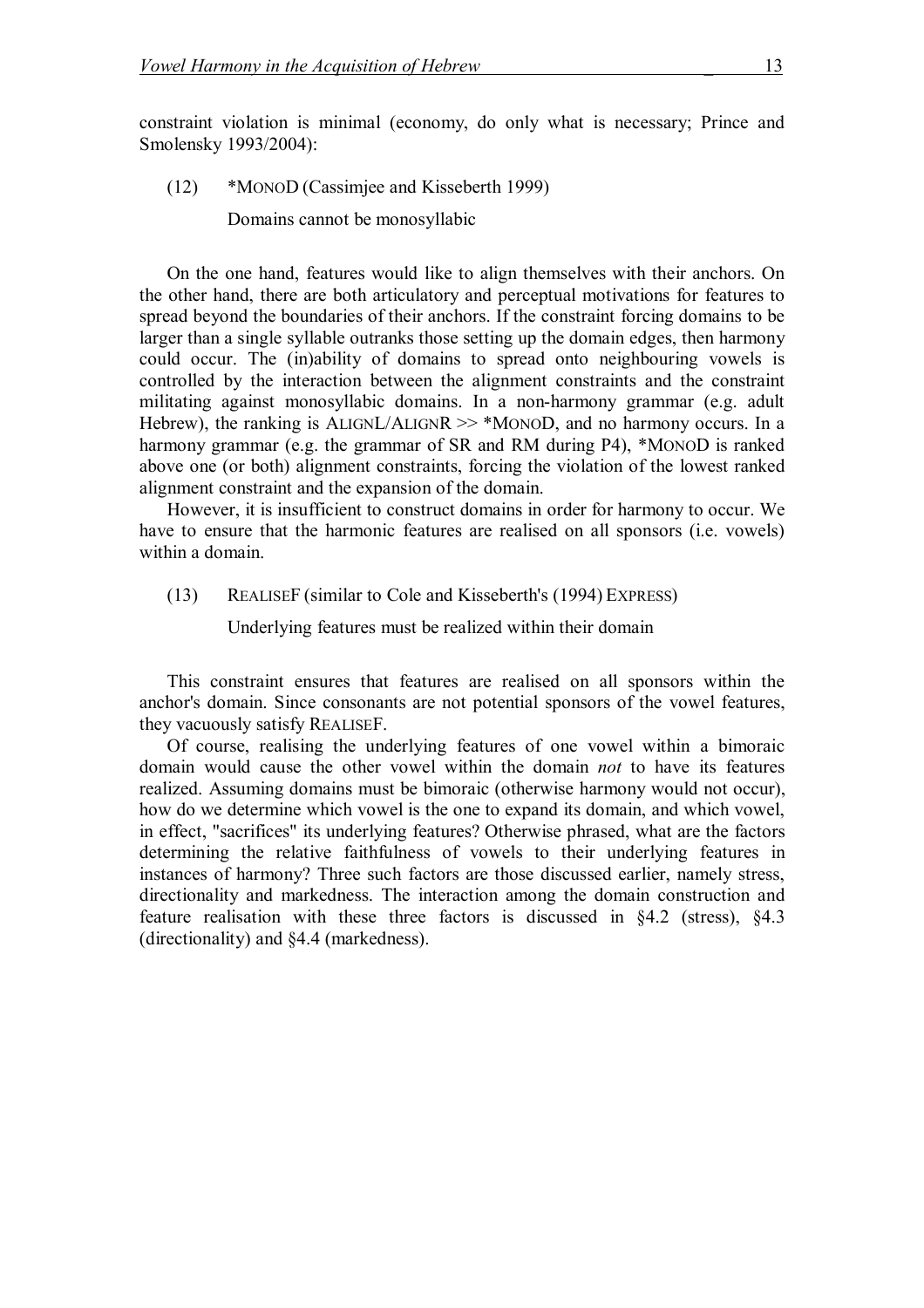### **4.2 Harmony and Stress**

The interaction of harmony and stress is a result of constraints requiring the stressed vowel to be more faithful to its underlying features than other vowels (Steriade 2001/2008, Kenstowicz 2007 and more):

(14) IDENTF(STRV)

Stressed vowels are faithful to their underlying features

(15) IDENTF(V)

Vowels (in general) are faithful to their underlying features

These constraints interact with one another. All other things being equal, stressed vowels are more faithful than unstressed vowels, implying the fixed ranking: IDENTF( $STRV$ )  $\gg$  IDENTF(V). Since all cases of harmony require the violation of IDENTF(V), my analyses only refer to IDENTF(STRV)

### **4.3 Harmony and Directionality**

An additional characteristic of vowel harmony is that it typically operates in a certain direction (leftward or rightward). The direction of the spreading is controlled by the relative ranking of two alignment constraints, ALIGNL and ALIGNR, which determine the "default" directional preference. For example, if ALIGNR>>ALIGNL, then domains will tend to spread leftwards in order to satisfy \*MONOD.<sup>6</sup>

### **4.4 Harmony and Markedness**

Generally speaking, grammars prefer to realise unmarked underlying segments more so than marked underlying segments, when given the choice. Assuming the expansion of the domain to satisfy \*MONOD, when deciding whether to select a marked or unmarked anchor, all other things being equal, grammars would go with the unmarked anchor. A markedness scale (such as the one suggested in §3.4) is reflected in the following constraint ranking:

(16) MARKEDNESS

 $*_0$  >>  $*_e$  >>  $*_1$  >>  $*_u$  >>  $*_a$ 

Henceforth, I do not refer to the whole scale. Rather, I use the constraint MARKEDNESS, a violation of which would indicate the selection of a more marked anchor in a given situation. This constraint would naturally compete with IDENT $F(V)$ . However, if due to harmony, one of the vowels has to sacrifice its features, it would be the more marked vowel.

 $\overline{a}$  $6$  Of course, if ALIGNL>>MONOD and ALIGNR>>MONOD, then there is no harmony at all.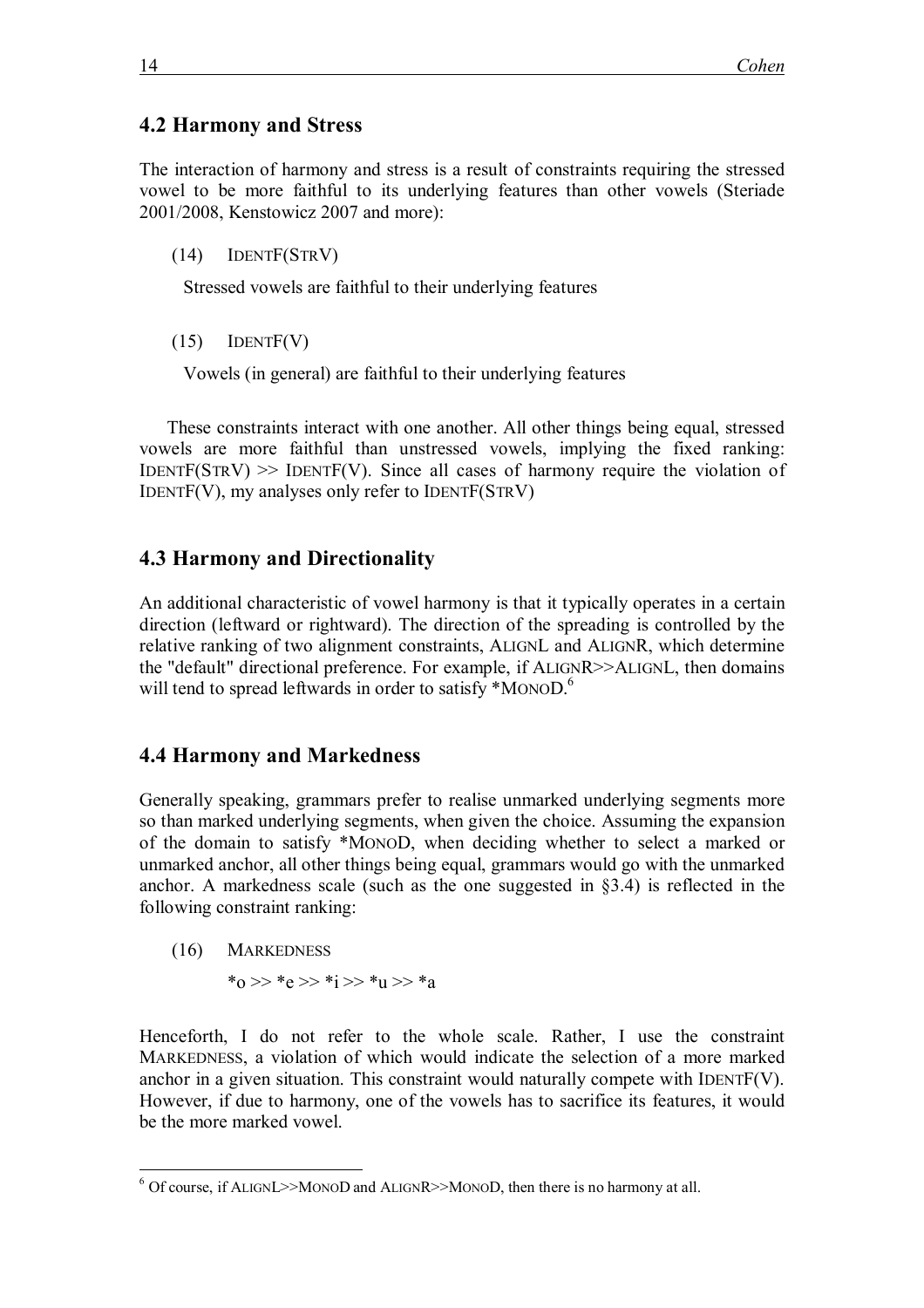## **5 The Developmental Path of a Harmony Grammar**

### **5.1 SR's Grammatical Development**

Recall the relevant generalisations from the development of SR's harmony  $(\S3)$ . The three factors interact in the following ways. Stress appears to be irrelevant with respect to determining the anchor of the harmony (hold this thought). Directionality, on the other hand, has an overwhelming effect, with the preferred anchor being on the right side. In all but two cases, when directionality and stress clash, directionality wins. The only two exceptions are cases in which markedness and directionality also clash, and then markedness wins (giving the "appearance" of stress winning). This would imply, at the very least, that ALIGNR, which requires anchors to be on the right is ranked higher than IDENTF(STRV), which requires the anchors to be stressed, as demonstrated in the following tableau (17) (Note, henceforth, deletion and consonant quality are ignored).

| (17) | SR's P1: ta puax 'apple' |     |                     |  |  |  |  |  |
|------|--------------------------|-----|---------------------|--|--|--|--|--|
|      | ta <i>puax</i>           |     | ALIGNR IDENTF(STRV) |  |  |  |  |  |
|      | 'baax                    |     | ∗                   |  |  |  |  |  |
|      | 'buux                    | * I |                     |  |  |  |  |  |

How do these factors interact with markedness? In SR's data, the preferred anchors (in descending order), are  $a > u > i > e > o$ , evident in all eight stages, reflected in the MARKEDNESS hierarchy  $a \rightarrow a \rightarrow a \rightarrow a$ .

| (18) | SR's P4: <i>sevi</i> von 'spinning top' |                         |        |  |  |  |  |
|------|-----------------------------------------|-------------------------|--------|--|--|--|--|
|      | sevi von                                | $MARK(*o>>*i)$   ALIGNR |        |  |  |  |  |
|      | $\circ$ vi'vim                          |                         | $\ast$ |  |  |  |  |
|      | vo'vom                                  | *1                      |        |  |  |  |  |

vo vom \*! However, the interaction between MARKEDNESS and ALIGNR is, in fact, more complex. There are occasions in which directionality wins (assuming that the ranking of the markedness constraints is fixed). In the following tableau,  $\bullet$  indicates the

candidate which is selected by the (incorrect) grammar, while  $\checkmark$  indicates the

| (19) |         | SR's P3: bak 'buk 'bottle' (first attempt) |  |
|------|---------|--------------------------------------------|--|
|      | hak'huk | $M_{ADV}(*_{U}>*\circ)$ ALIGNR             |  |

candidate which was actually produced:

|           | bak buk | $MARK(*u>>*a)$   ALIGNR |        |
|-----------|---------|-------------------------|--------|
| $\bullet$ | ba bak  |                         | $\ast$ |
|           | bu'buk  | * I                     |        |

In all such cases, i.e. cases in which MARKEDNESS and ALIGNR clash and in which ALIGNR wins, MARKEDNESS also clashes with IDENTF(STRV). This suggests that the combined effect of ALIGNR and IDENTF(STRV) may be greater than that of MARKEDNESS. MARKEDNESS is violated only if *both* stress *and* directionality are satisfied. The cumulative effect of stress and directionality is the only justification for the violation of markedness. This could be achieved formally via two different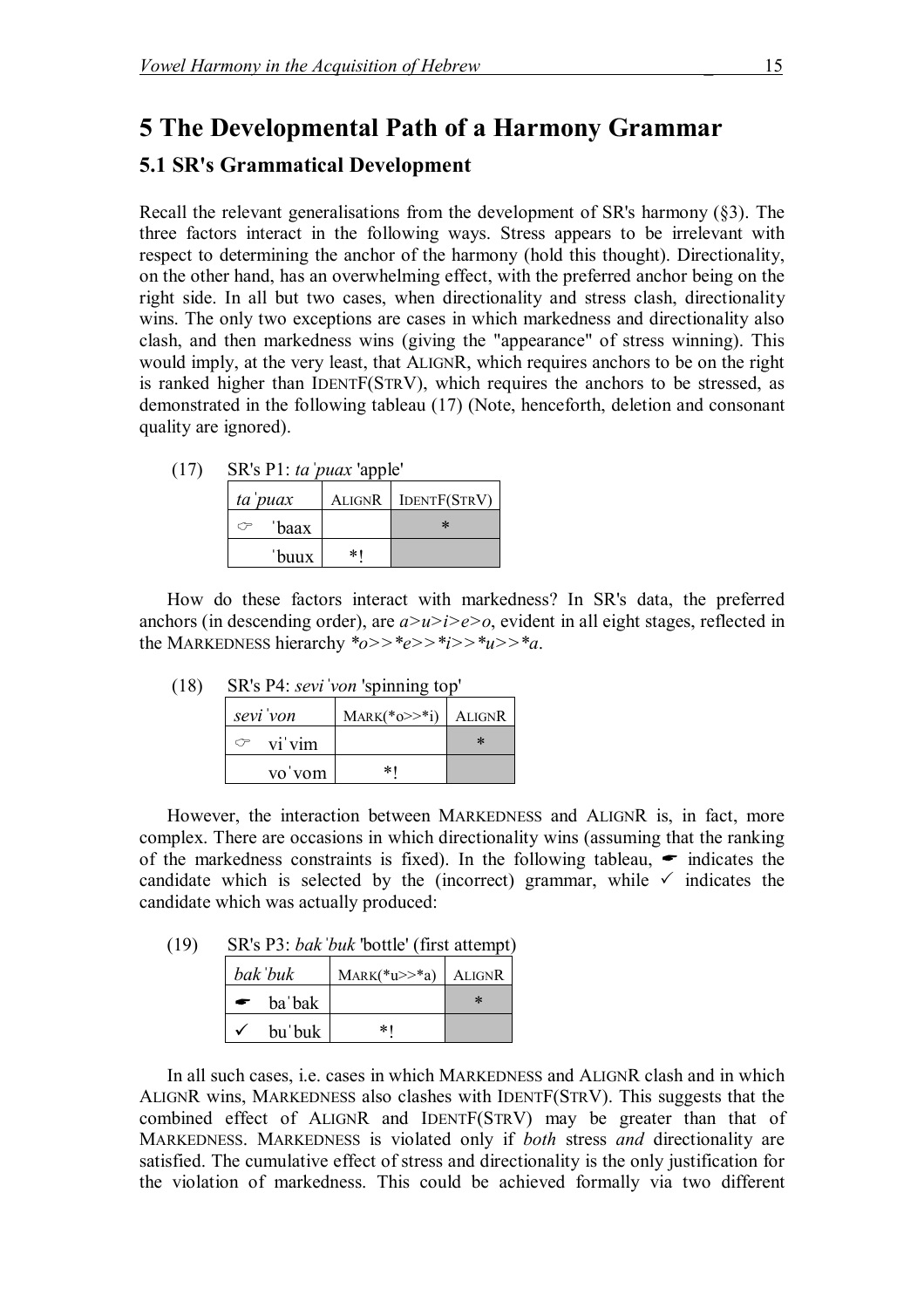mechanisms, constraint weighting (Pater 2009, Smolensky and Legendre 2006, Prince and Smolensky 1993/2004: 236) or constraint conjunction (Kirchner 1996, Moreton and Smolensky 2002). Without advocating either approach, I demonstrate this interaction via constraint conjunction:

| bak buk     | ALIGNR&IDENTF | $MARK(*u>>*a)$ | <b>ALIGNR</b> | DENTF(STRV) |
|-------------|---------------|----------------|---------------|-------------|
| ba bak      |               |                |               |             |
| bu'buk<br>G |               | ∗              |               |             |

(20) SR's P3: *bakˈbuk* 'bottle' (second attempt)

The conjoined constraint ALIGNR&IDENTF is the highest ranked constraint, and is only violated if both ALIGNR and IDENTF(STRV) are violated, giving the cumulative effect necessary. This shows that all three factors, including stress, do indeed play some role, but that of markedness is more dominant.

The ranking of the constraints militating against vowel harmony gradually overtakes that of the highest ranked constraints militating for vowel harmony as the language pattern  $-$  i.e. no harmony  $-$  takes force.

#### **5.2 RM's Grammatical Development**

SR and RM display different vowel harmony patterns during the various stages of their phonological development and the three relevant factors discussed (markedness, directionality, stress). These different behaviours, therefore, should be reflected in different constraint rankings, i.e. different harmony grammars.

Recall the generalisations regarding RM's data (§3). The factors influencing harmony for RM are primarily prosodic (stress, directionality) rather than segmental (markedness). Stressed syllables and righthand syllables (which usually coincide in Hebrew) are preferred anchors. A closer examination of the role of markedness shows that in *all* cases in which stress contradicts directionality (i.e. the stressed syllable does not coincide with the righthand syllable), the anchor selected was the least marked vowel *a.* Furthermore, in the cases in which the selected anchor was neither stressed nor on the right, the anchor selected was *a* (least marked) and the target was a mid-vowel (most marked).

Such an interaction would suggest that the constraint ranking for RM differs from that of SR. ALIGNR and IDENTF(STRV) outrank MARKEDNESS, however, the combined effect of MARKEDNESS with either of the other two constraints outweighs the effect of any single constraint:

|       | $1 \leq \ell \leq 1$ $\equiv$ , $\ell \in \mathcal{D}$ and $\ell \in \mathcal{D}$ |                                                                |   |        |   |  |  |  |  |  |
|-------|-----------------------------------------------------------------------------------|----------------------------------------------------------------|---|--------|---|--|--|--|--|--|
| ревах |                                                                                   | ALIGNR&MARK   IDENTF(STRV)   ALIGNR   MARK(*e>>*a)<br>(*e>>*a) |   |        |   |  |  |  |  |  |
| G     | hawa                                                                              |                                                                | ∗ |        |   |  |  |  |  |  |
|       | 'hewe                                                                             | *1                                                             |   | $\ast$ | ∗ |  |  |  |  |  |

(21) RM's P2: *ˈpeʁax* 'flower'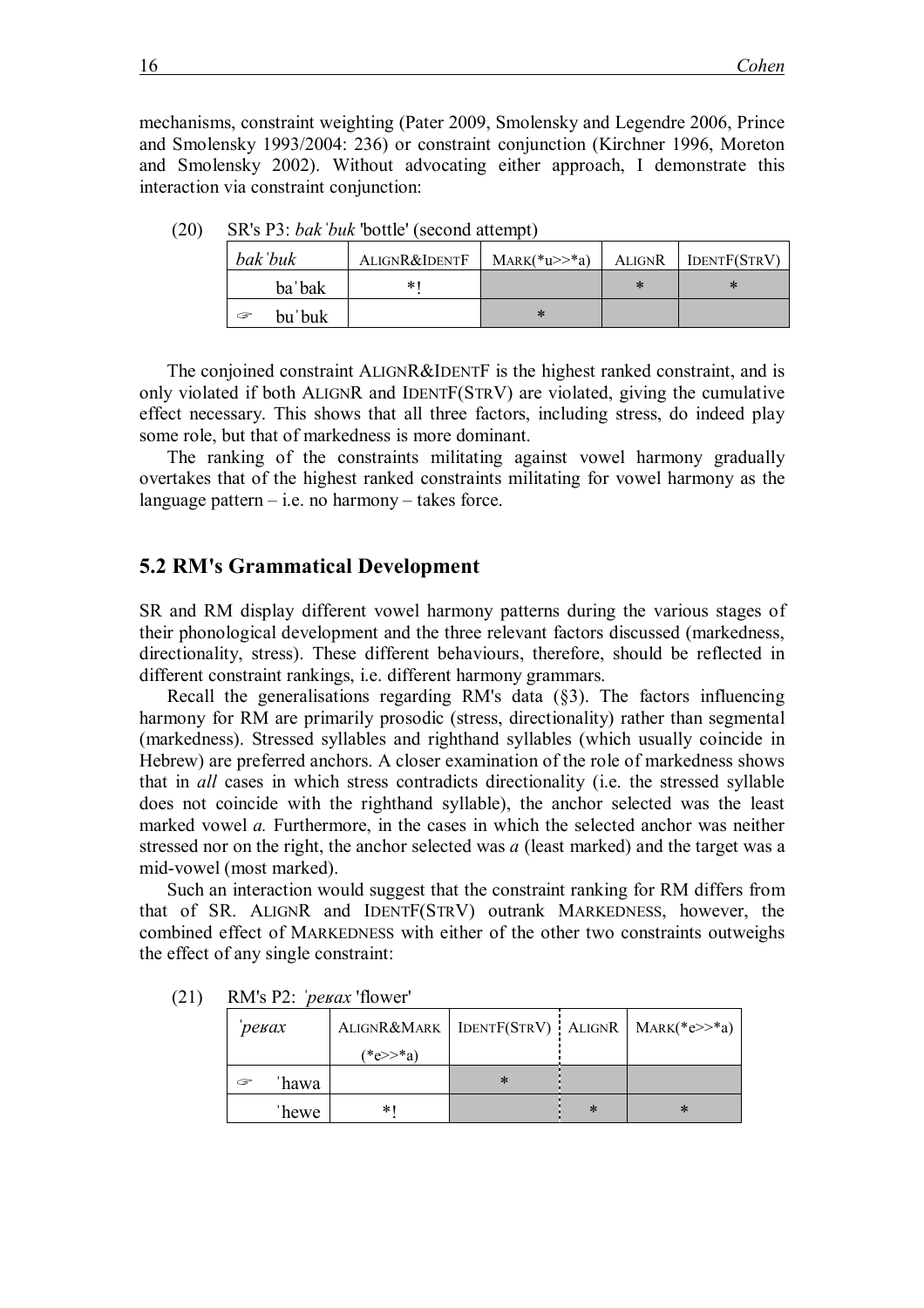#### **5.3 Variation**

In adult Hebrew, there is no productive harmony system. Therefore, ALIGNR/L, the constraints militating against harmony, outrank \*MONOD, the constraint forcing harmony. For SR and RM, it is clear the \*MONOD is ranked higher than at least one of the alignment constraints. Although this would explain why harmony takes place with SR and RM, it would fail to explain why harmony does not take place in all cases, but rather only in some cases, albeit considerably more than the language's general patterning of harmonic forms. Furthermore, as mentioned in §3.5, all cases of harmonizing forms are also produced faithfully, i.e. without harmony.

In a system in which constraints are strictly ranked, such variation is impossible. Variation would require the fluctuation in the ranking of \*MONOD, which would vary in any given evaluation. This could be achieved via stochastic OT (Boersma 1997), a noisy harmonic grammar (Boersma and Pater 2008) or suchlike. This discussion is beyond the scope of this paper. Suffice it to say that the strict ranking presented in §4 reflects the general tendencies of the infants' grammars, and some mechanism of variation is necessary to cover the exceptional behaviours.

## **6 Discussion and Conclusions**

The developmental paths of SR and RM shed light on the mechanism of the acquisition of the ambient language's grammar. The children start out at roughly the same point (the initial stage). While this point is universally conditioned, the ultimate goal is determined by the ambient language's grammar. The developmental path, however, is individual, with each infant pursuing a different route until reaching the final goal, the adult system.

Hebrew does not have productive harmony, yet the infants acquiring the language show a distinct preference for harmonic forms from the beginning of acquisition (selectivity). This suggests that harmonic forms are universally preferred. The infants then form some harmonic grammar in order to deal with disharmonic forms. However, the grammars they form differ from infant to infant as a result of the differing rates of prosodic and segmental development. SR, whose segmental development was slower than RM's, ranked constraints requiring unmarked vowels higher in his system than RM did, amplifying the role of markedness in SR's grammar. On the other hand, SR's prosodic development was rapider than RM's. Therefore, prosodically motivated preferences (the preference for the righthand syllable, the preference for the stressed syllable) play a lesser role for SR than they do for RM.

The infants harmony grammars are universally motivated, however, they stand in contradiction to the adult grammar in which there is no harmony. Therefore, they constantly adjust the grammars, eventually reaching the goal (ALIGNR/L>>\*MONOD), but doing so along different developmental paths.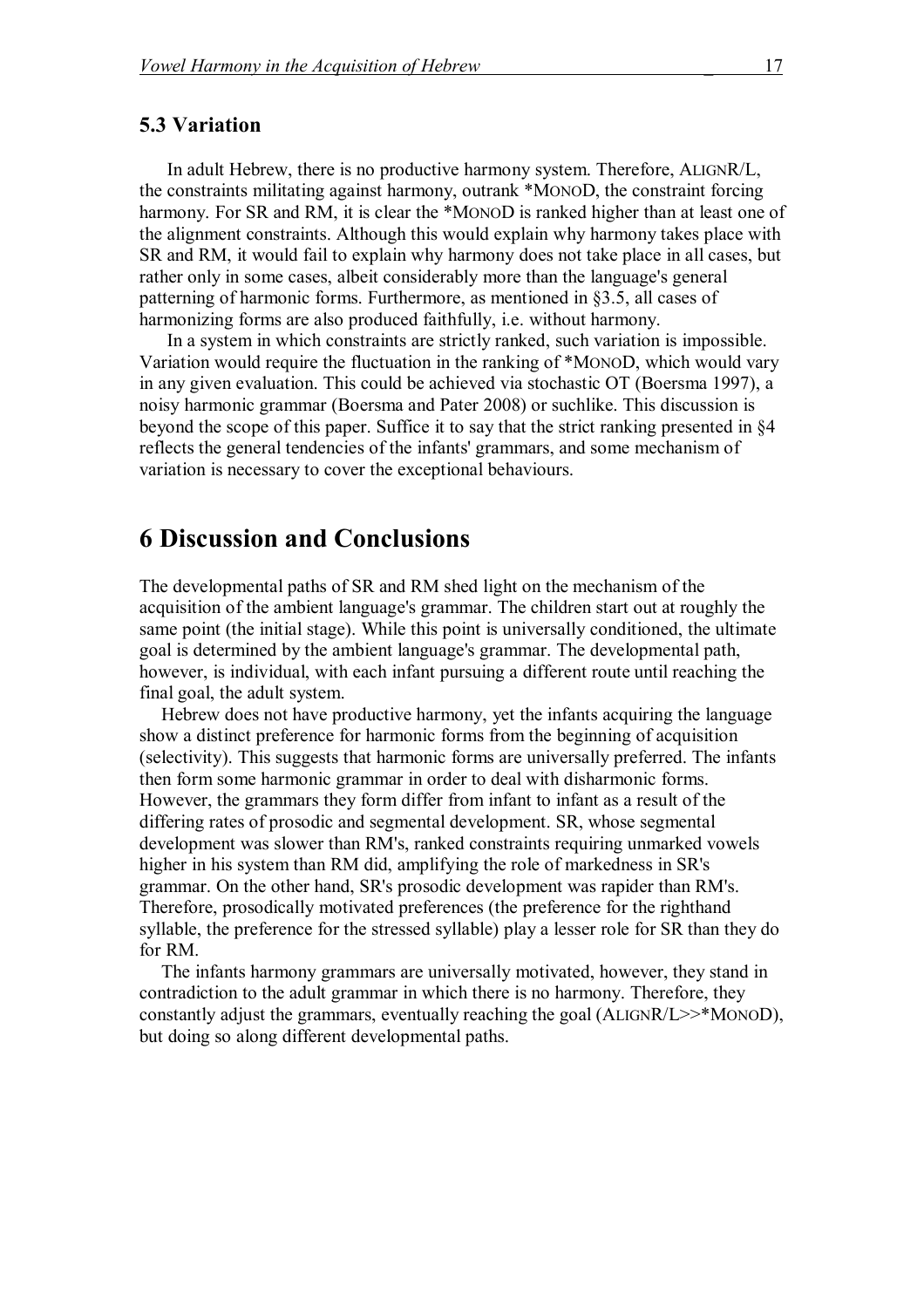## Appendix I: SR's Productions according to Periods and Criteria

Data are chronologically arranged, with only the first instance of each type in each period being mentioned. In the table, the period (P1-P8), the output, the input, the gloss, sponsor (S), target (T), markedness (Mark), stress (Str.), and right-to-left directionality factor  $(\overline{R}L)$ .

| Period         | Output                  | Input            | <b>Gloss</b>  | ${\bf S}$                                                                                                                                                                                                                                                                                                                                                                                                                    | T            | Mark        | Str.      | R > L     |
|----------------|-------------------------|------------------|---------------|------------------------------------------------------------------------------------------------------------------------------------------------------------------------------------------------------------------------------------------------------------------------------------------------------------------------------------------------------------------------------------------------------------------------------|--------------|-------------|-----------|-----------|
| P <sub>1</sub> | 'baax                   | ta'puax          | apple         | $\rm{a}$                                                                                                                                                                                                                                                                                                                                                                                                                     | $\mathbf u$  | Y           | N         | Y         |
| P2             | 'a pax                  | ita pex          | turn over     | a                                                                                                                                                                                                                                                                                                                                                                                                                            | e            | Y           | N         | ${\bf N}$ |
|                | ha waa                  | 'alo             | hello         | a                                                                                                                                                                                                                                                                                                                                                                                                                            | $\mathbf 0$  | Y           | ${\bf N}$ | ${\bf N}$ |
|                | ma'ma                   | ima              | mother        | a                                                                                                                                                                                                                                                                                                                                                                                                                            | $\mathbf{i}$ | Y           | N         | Y         |
|                | 'hapa                   | opa              | upsy daisy    | a                                                                                                                                                                                                                                                                                                                                                                                                                            | $\mathbf{o}$ | Y           | N         | Y         |
|                | 'bama                   | ka'dur           | ball          | a                                                                                                                                                                                                                                                                                                                                                                                                                            | u            | Y           | N         | ${\bf N}$ |
|                | 'kuku                   | 'tuki            | parrot        | u                                                                                                                                                                                                                                                                                                                                                                                                                            | $\mathbf{i}$ | Y           | Y         | ${\bf N}$ |
|                | 'tatθaa                 | bej tsa          | egg           | a                                                                                                                                                                                                                                                                                                                                                                                                                            | e            | Y           | Y         | Y         |
|                | ta'ta                   | ipopo'tam        | hippopotamus  | $\rm{a}$                                                                                                                                                                                                                                                                                                                                                                                                                     | $\mathbf 0$  | Y           | Y         | Y         |
| P <sub>3</sub> | 'tata                   | ipopo'tam        | hippopotamus  | a                                                                                                                                                                                                                                                                                                                                                                                                                            | $\mathbf 0$  | Y           | Y         | Y         |
|                | buk buk                 | bak buk          | bottle        | u                                                                                                                                                                                                                                                                                                                                                                                                                            | $\rm{a}$     | ${\bf N}$   | Y         | Y         |
|                | '?apam                  | 'odpam           | again         | a                                                                                                                                                                                                                                                                                                                                                                                                                            | $\mathbf 0$  | Y           | ${\bf N}$ | Y         |
|                | $2i$ jit                | leo'sid          | take down     | $\rm i$                                                                                                                                                                                                                                                                                                                                                                                                                      | $\mathbf{o}$ | Y           | Y         | Y         |
|                | ga'gal                  | mig'dal          | tower         | a                                                                                                                                                                                                                                                                                                                                                                                                                            | $\rm i$      | Y           | Y         | Y         |
| P4             | 'tatam                  | ipopo'tam        | hippopotamus  | $\rm{a}$                                                                                                                                                                                                                                                                                                                                                                                                                     | $\mathbf 0$  | Y           | Y         | Y         |
|                | '?адаа                  | kiv sa           | sheep         | a                                                                                                                                                                                                                                                                                                                                                                                                                            | $\rm i$      | Y           | Y         | Y         |
|                | '?apam                  | 'odpam           | again         | a                                                                                                                                                                                                                                                                                                                                                                                                                            | $\mathbf 0$  | Y           | ${\bf N}$ | Y         |
|                | bi im                   | tsipo' kim       | birds         | $\mathbf{i}$                                                                                                                                                                                                                                                                                                                                                                                                                 | $\mathbf 0$  | Y           | Y         | Y         |
|                | bu'buk                  | bak'buk          | bottle        | u                                                                                                                                                                                                                                                                                                                                                                                                                            | $\rm{a}$     | N           | Y         | Y         |
|                | vi vim                  | sevi'von         | spinning top  | $\mathbf{i}$                                                                                                                                                                                                                                                                                                                                                                                                                 | $\mathbf 0$  | Y           | N         | ${\bf N}$ |
|                | ti im                   | ta'im            | tasty         | $\rm i$                                                                                                                                                                                                                                                                                                                                                                                                                      | $\rm{a}$     | N           | Y         | Y         |
| P <sub>5</sub> | '?apaam                 | 'odpam           | again         | $\rm{a}$                                                                                                                                                                                                                                                                                                                                                                                                                     | $\mathbf 0$  | Y           | N         | Y         |
|                | la'laam                 | fa lom           | hello/goodbye | $\rm{a}$                                                                                                                                                                                                                                                                                                                                                                                                                     | $\mathbf{o}$ | $\mathbf Y$ | ${\bf N}$ | ${\bf N}$ |
|                | pi'ðim                  | tsipo'sim        | birds         | $\rm i$                                                                                                                                                                                                                                                                                                                                                                                                                      | $\mathbf{o}$ | Y           | Y         | Y         |
| P6             | $i$ 't $\theta$ i       | leo si           | take out      | $\mathbf{i}$                                                                                                                                                                                                                                                                                                                                                                                                                 | $\mathbf 0$  | Y           | Y         | Y         |
|                | ta'tam                  | ipopo'tam        | hippopotamus  | $\rm{a}$                                                                                                                                                                                                                                                                                                                                                                                                                     | $\mathbf 0$  | Y           | Y         | Y         |
|                | '?apam                  | 'odpam           | again         | $\mathbf{a}$                                                                                                                                                                                                                                                                                                                                                                                                                 | $\mathbf 0$  | $\mathbf Y$ | N         | Y         |
|                | ti nin                  | ta 'nin          | crocodile     | $\mathbf{i}$                                                                                                                                                                                                                                                                                                                                                                                                                 | $\rm{a}$     | N           | Y         | Y         |
| P7             | di'sim                  | dol fin          | dolphin       | $\rm i$                                                                                                                                                                                                                                                                                                                                                                                                                      | $\mathbf 0$  | Y           | Y         | Y         |
|                | '?ofo                   | ejfo             | where         | $\mathbf 0$                                                                                                                                                                                                                                                                                                                                                                                                                  | $\mathbf e$  | ${\bf N}$   | N         | Y         |
|                | $ki$ ' ві $\theta$      | ka <sub>кі</sub> | shark         | $\mathbf{i}$                                                                                                                                                                                                                                                                                                                                                                                                                 | $\rm{a}$     | ${\bf N}$   | Y         | Y         |
|                | $\theta$ i' $\theta$ im | su'sim           | horses        | $\rm i$                                                                                                                                                                                                                                                                                                                                                                                                                      | $\mathbf u$  | ${\bf N}$   | Y         | Y         |
|                | tu'nun                  | tam'nun          | octopus       | $\mathbf{u}% =\mathbf{v}^{\prime}+\mathbf{v}^{\prime}+\mathbf{v}^{\prime}+\mathbf{v}^{\prime}+\mathbf{v}+\mathbf{v}+\mathbf{v}+\mathbf{v}+\mathbf{v}+\mathbf{v}+\mathbf{v}+\mathbf{v}+\mathbf{v}+\mathbf{v}+\mathbf{v}+\mathbf{v}+\mathbf{v}+\mathbf{v}+\mathbf{v}+\mathbf{v}+\mathbf{v}+\mathbf{v}+\mathbf{v}+\mathbf{v}+\mathbf{v}+\mathbf{v}+\mathbf{v}+\mathbf{v}+\mathbf{v}+\mathbf{v}+\mathbf{v}+\mathbf{v}+\mathbf{v$ | $\rm{a}$     | N           | Y         | Y         |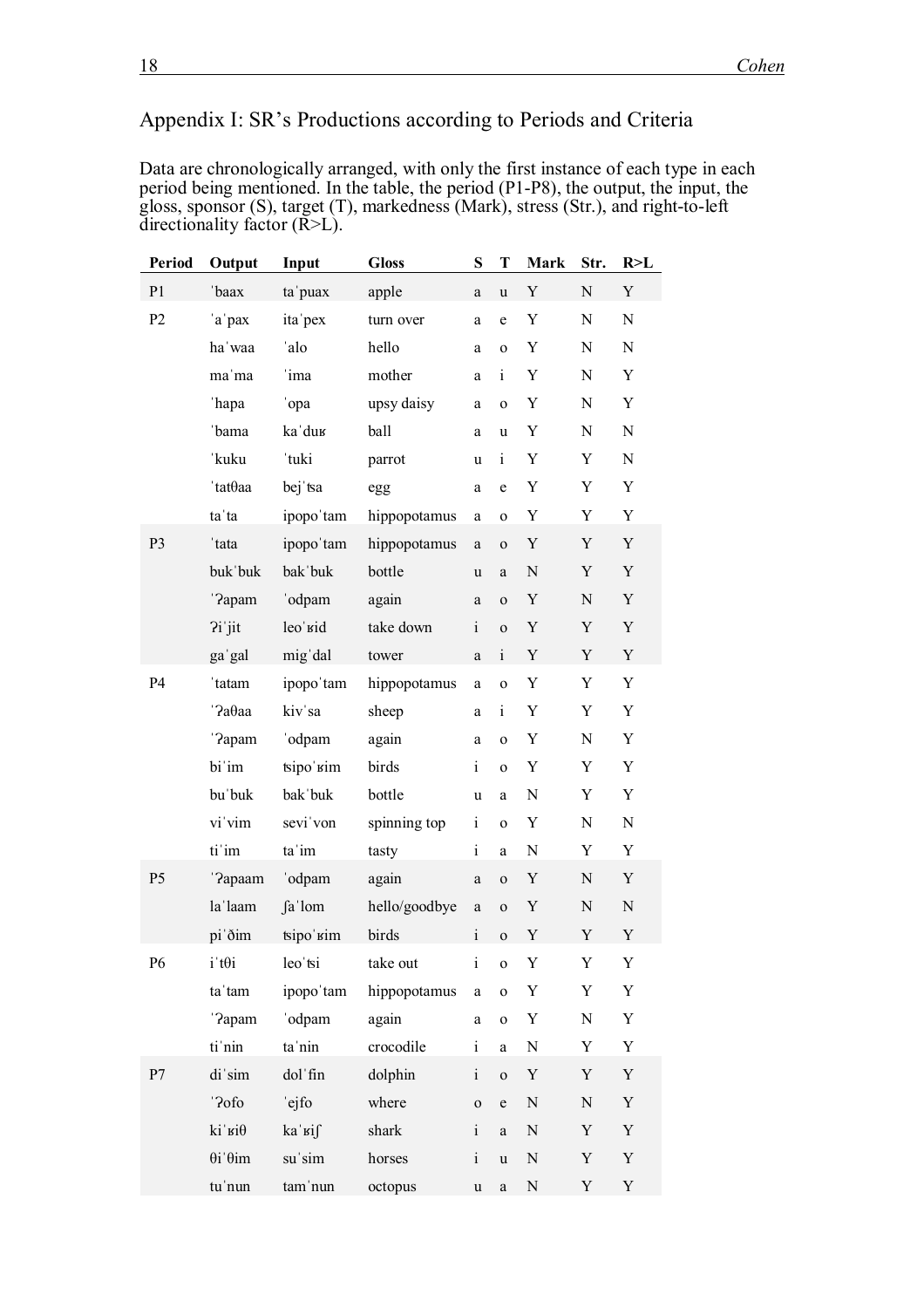| Period | Output                  | Input     | <b>Gloss</b> | S            | T            | Mark      | Str. | R > L |
|--------|-------------------------|-----------|--------------|--------------|--------------|-----------|------|-------|
|        | buk buk                 | bak buk   | bottle       | u            | a            | N         | Y    | Y     |
|        | 'tatam                  | ipopo'tam | hippopotamus | $\mathbf{a}$ | $\mathbf{o}$ | Y         | Y    | Y     |
|        | Pa baa                  | 'zebra    | zebra        | a            | e            | Y         | N    | Y     |
| P8     | Pa'pax                  | a pex     | turn over    | a            | $\mathbf e$  | Y         | N    | N     |
|        | ' ?ахак                 | а хек     | different    | a            | e            | Y         | N    | N     |
|        | va 'ва                  | dvo' ka   | bee          | a            | $\mathbf{o}$ | Y         | Y    | Y     |
|        | '?apa                   | opa       | upsy daisy   | $\rm{a}$     | $\mathbf{o}$ | Y         | N    | Y     |
|        | $\theta$ a't $\theta$ a | no'tsa    | feather      | a            | $\mathbf{o}$ | Y         | Y    | Y     |
|        | la la                   | sim la    | dress        | $\mathbf{a}$ | $\mathbf{i}$ | Y         | Y    | Y     |
|        | su'su                   | susi      | horse (dim.) | u            | $\mathbf{i}$ | Y         | Y    | N     |
|        | 'tiki                   | 'tuki     | parrot       | $\rm i$      | <b>u</b>     | ${\bf N}$ | N    | Y     |
|        | $\text{Pe}'\theta$ en   | ja fen    | asleep       | e            | a            | N         | Y    | Y     |
|        | pu'lu                   | jip'lu    | will fall    | u            | $\mathbf{i}$ | Y         | Y    | Y     |
|        | '?aba                   | zebra     | zebra        | a            | e            | Y         | N    | Y     |

### **Appendix II: RM's Productions according to Periods and Criteria**

Data are chronologically arranged, with only the first instance of each type in each period being mentioned. In the table, the period (P1-P8), the output, the input, the gloss, sponsor (S), target (T), markedness (Mark), stress (Str.), and right-to-left directionality factor (R>L).

| Period         | Output              | Input              | <b>Gloss</b> | S            | T              | <b>Mark</b> | Str.        | R>L         |
|----------------|---------------------|--------------------|--------------|--------------|----------------|-------------|-------------|-------------|
| P <sub>1</sub> |                     |                    |              |              |                |             |             |             |
| P <sub>2</sub> | 'hawa               | ревах              | flower       | a            | e              | Y           | N           | Y           |
|                | taj da              | to'da              | thank you    | a            | $\overline{O}$ | Y           | Y           | Y           |
| P <sub>3</sub> | ene                 | 'ine               | here         | e            | $\mathbf{i}$   | $\mathbf N$ | ${\bf N}$   | Y           |
|                | pu'pu               | bak buk            | bottle       | u            | a              | $\mathbf N$ | Y           | $\mathbf Y$ |
|                | hi'nif              | 'ine               | here         | $\mathbf{i}$ | $\mathbf e$    | $\mathbf N$ | Y           | ${\bf N}$   |
|                | pa'xa               | рка 'xim           | flowers      | a            | $\mathbf{i}$   | $\mathbf Y$ | ${\bf N}$   | ${\bf N}$   |
|                | je ken              | ma'kel             | stick        | e            | a              | $\mathbf N$ | $\mathbf Y$ | Y           |
|                | xuts'tun            | xi tul             | diaper       | u            | $\mathbf{i}$   | Y           | $\mathbf Y$ | Y           |
|                | 'biipi              | ma fpuits          | squirt       | $\mathbf{i}$ | $\mathbf{a}$   | ${\bf N}$   | Y           | Y           |
| P4             | ni'ni               | a ni               | I            | $\mathbf{i}$ | a              | $\mathbf N$ | Y           | Y           |
|                | 'pa <sup>w</sup> ba | paa'mon            | bell         | a            | $\overline{O}$ | Y           | ${\bf N}$   | ${\bf N}$   |
|                | ba ?ja              | kubi ja            | cube         | a            | u              | Y           | Y           | Y           |
|                | o'boj               | ipa <sub>kon</sub> | pencil       | $\mathbf{o}$ | a              | $\mathbf N$ | Y           | Y           |
|                | hm dedet            | mexa'ded           | sharpener    | e            | a              | N           | Y           | Y           |
|                | e sets              | mo'tsets           | pacifier     | e            | $\overline{O}$ | Y           | Y           | Y           |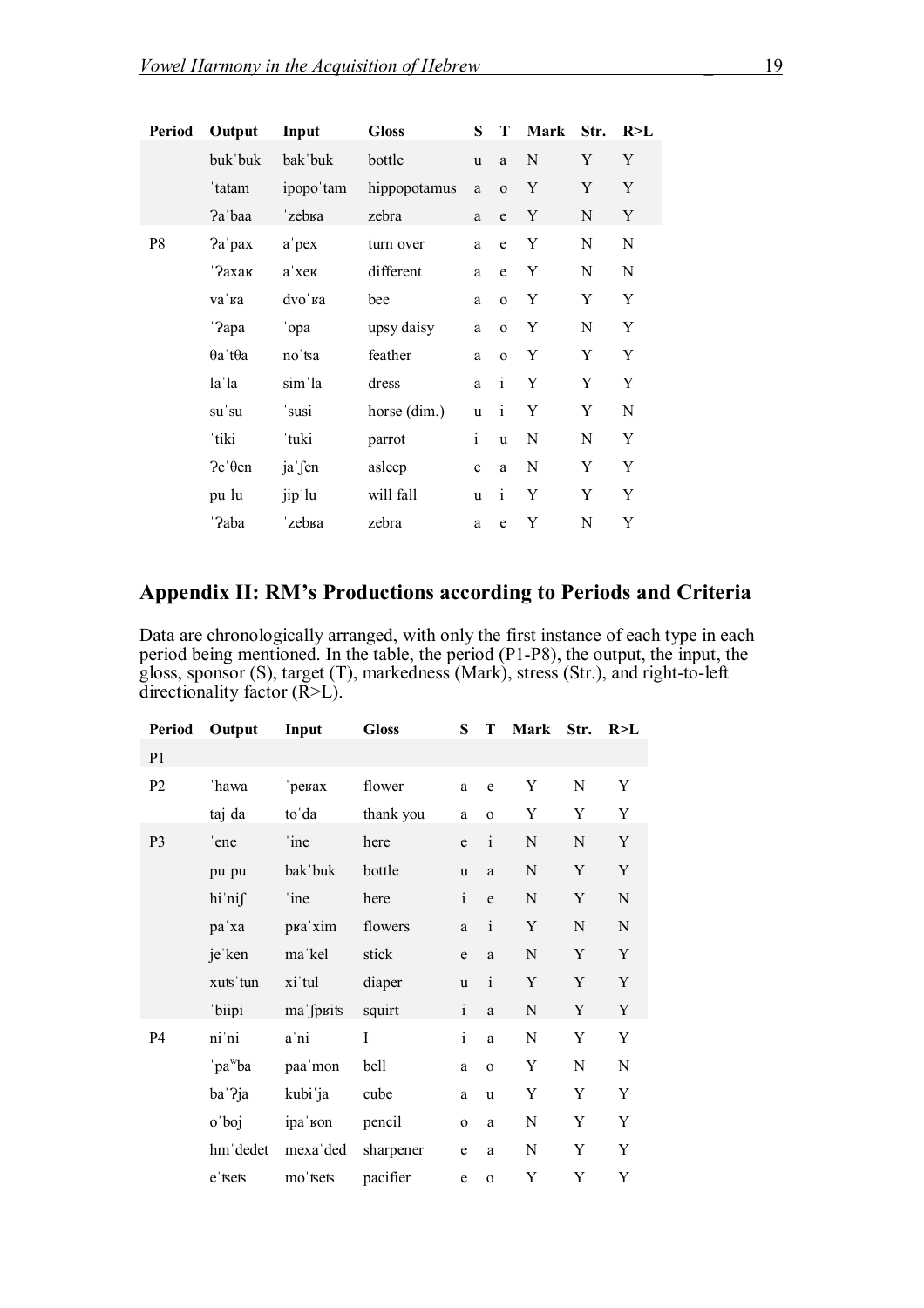| Period         | Output    | Input     | <b>Gloss</b> | ${\bf S}$    | Т            | <b>Mark</b> | Str.        | R > L       |
|----------------|-----------|-----------|--------------|--------------|--------------|-------------|-------------|-------------|
|                | be dek    | maz'leg   | fork         | e            | a            | $\mathbf N$ | Y           | $\mathbf Y$ |
|                | a'daf     | od daf    | another page | $\rm{a}$     | $\mathbf 0$  | Y           | Y           | Y           |
| P <sub>5</sub> | o'po      | le'po     | to here      | $\mathbf{o}$ | e            | ${\bf N}$   | Y           | $\mathbf Y$ |
|                | en 'tsets | mo'tsets  | pacifier     | $\mathbf e$  | $\mathbf{O}$ | Y           | Y           | Y           |
|                | ma'kaa    | madbe ka  | sticker      | a            | e            | $\mathbf Y$ | Y           | $\mathbf Y$ |
|                | xo'jon    | xa'lon    | window       | $\mathbf{O}$ | $\mathbf{a}$ | ${\bf N}$   | Y           | $\mathbf Y$ |
| P6             | е хек     | а хек     | different    | $\mathbf e$  | a            | ${\bf N}$   | $\mathbf Y$ | $\mathbf Y$ |
|                | е хек     | a'xeret   | differently  | $\mathbf e$  | a            | ${\bf N}$   | Y           | Y           |
|                | tu'tuu    | ka'dur    | ball         | $\mathbf u$  | a            | ${\bf N}$   | Y           | Y           |
|                | tfe'tet   | maz'leg   | fork         | $\mathbf e$  | a            | ${\bf N}$   | Y           | Y           |
|                | xu'tuj    | xa'tul    | cat          | u            | a            | ${\bf N}$   | Y           | $\mathbf Y$ |
| P7             | ке је     | ав је     | lion         | $\mathbf e$  | a            | ${\bf N}$   | Y           | Y           |
|                | da jan    | ba'lon    | balloon      | $\mathbf{a}$ | $\mathbf{O}$ | $\mathbf Y$ | ${\bf N}$   | ${\bf N}$   |
|                | 'ini      | ine       | here         | $\mathbf{i}$ | e            | ${\bf N}$   | Y           | ${\bf N}$   |
|                | ka'tam    | ka'tom    | orange       | $\mathbf{a}$ | $\mathbf 0$  | Y           | ${\bf N}$   | ${\bf N}$   |
|                | e fe      | ja fe     | beautiful    | $\rm e$      | $\mathbf{a}$ | ${\bf N}$   | $\mathbf Y$ | $\mathbf Y$ |
| P8             | ini       | ine       | here         | $\mathbf{i}$ | $\mathbf e$  | $\mathbf Y$ | $\mathbf Y$ | ${\bf N}$   |
|                | ene       | ine       | here         | $\mathbf e$  | $\mathbf{i}$ | ${\bf N}$   | N           | Y           |
|                | nu'nux    | lix'lux   | dirt         | $\mathbf u$  | $\mathbf{i}$ | $\mathbf Y$ | $\mathbf Y$ | $\mathbf Y$ |
|                | pe'sek    | mas' sek  | comb         | e            | $\mathbf{a}$ | ${\bf N}$   | Y           | Y           |
|                | be tsek   | maz'leg   | fork         | ${\rm e}$    | $\mathbf a$  | ${\bf N}$   | Y           | Y           |
|                | a'xaax    | а хек     | different    | $\mathbf{a}$ | e            | $\mathbf Y$ | ${\bf N}$   | N           |
|                | ke nef    | leika'nes | enter        | e            | $\mathbf a$  | ${\bf N}$   | Y           | Y           |
|                | na 'ma    | na'mer    | leopard      | a            | e            | $\mathbf Y$ | ${\bf N}$   | ${\bf N}$   |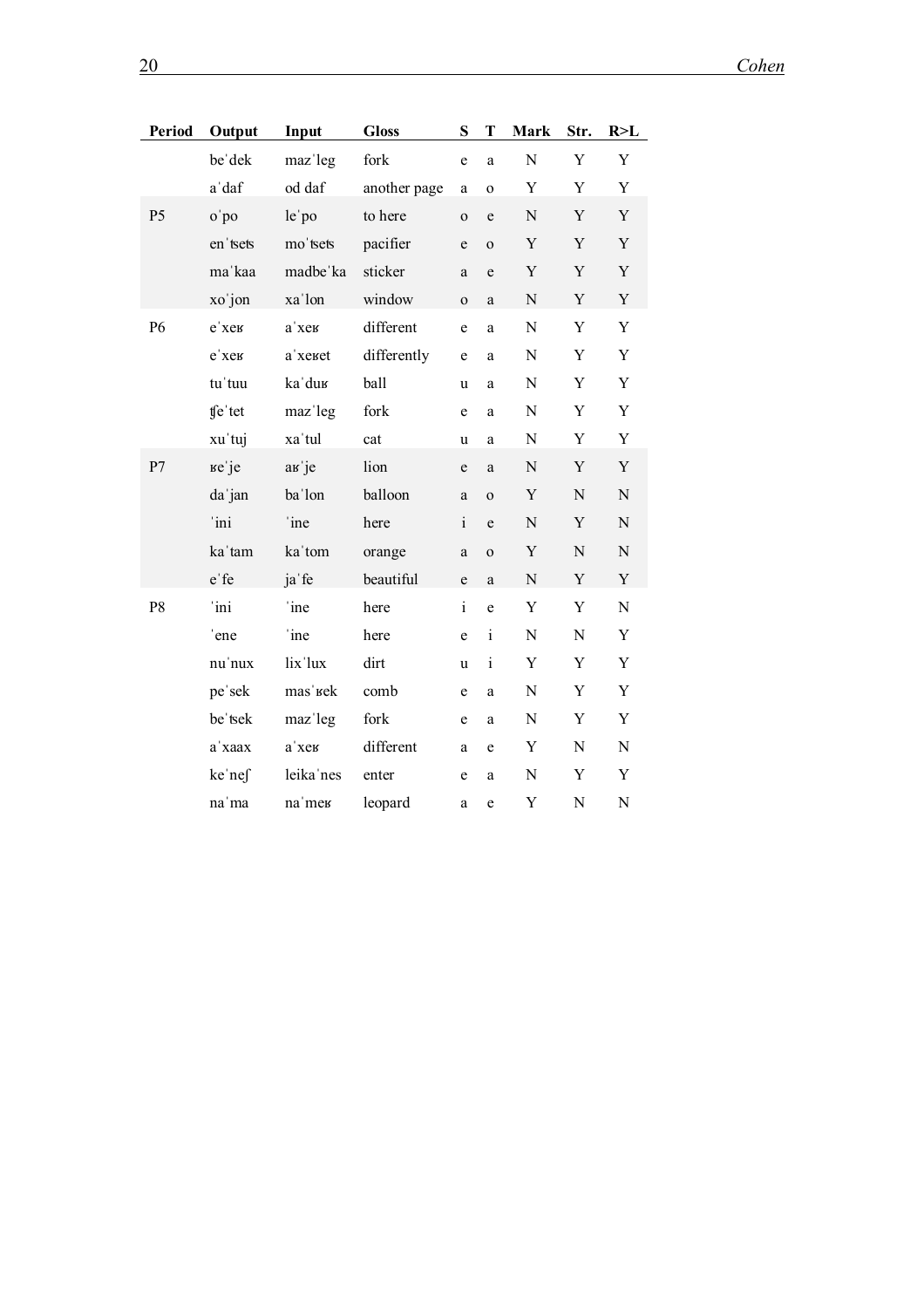## **References**

- Adam, Galit. 2002. *From variable to optimal grammar: Evidence from language acquisition and language change*. Doctoral dissertation, Tel-Aviv University, Tel-Aviv.
- Adam, Galit and Outi Bat-El. 2008. The trochaic bias is universal: Evidence from Hebrew. In Anna Gavarró and Maria J. Freitas (eds.) *Language Acquisition and Development: Proceedings of GALA 2007*, 12-24. Newcastle: Cambridge Scholars Publishing.
- Adam, Galit and Outi Bat-El. 2009. When do universal preferences emerge in language development? The acquisition of Hebrew stress. *Brill's Annual of Afroasiatic Languages and Linguistics* 1:1-28.
- Altan, Asli. 2007. The acquisition of vowel harmony in Turkish. Paper presented at the OCP4, University of the Aegean, 18-21 January.
- Bat-El, Outi. 1989. *Phonology and word structure in modern Hebrew.* Doctoral dissertation, University of California, Los Angeles.
- Bat-El, Outi. 2000. The grammaticality of "extragrammatical" morphology. In Ursula Doleschal and Anna Thornton (eds.) *Extragrammatical and Marginal Morphology*, 61-84. Munich: Lincom Europa.
- Becker, Michael. 2009. *Phonological trends in the lexicon: The role of constraints*. Doctoral dissertation, University of Massachusetts, Amherst.
- Ben-David, Avivit. 2001. *Language acquisition and phonological theory: Universal and variable processes across children and across languages.* Doctoral dissertation, Tel-Aviv University, Tel-Aviv (in Hebrew).
- Berent, Iris, Tracy Lennertz, Paul Smolensky, Vered Vaknin-Nusbaum. 2009. Listeners' knowledge of phonological universals: Evidence from nasal clusters. *Phonology* 26:75-108.
- Boersma, Paul. 1997. How we learn variation, optionality, and probability. *Proceedings of the Institute of Phonetic Sciences of the University of Amsterdam*  21:45-86.
- Boersma, Paul and Joe Pater. 2008. Convergence properties of a gradual learning algorithm for Harmonic Grammar. Ms, University of Amsterdam and UMass Amherst. Available at http://roa.rutgers.edu/.
- Bolozky, Shmuel. 1995. The segolates linear or discontinuous derivation? In Ora R. Schwarzwald and Yitzhak Schlesinger (eds.) *Hadassah Kantor Jubilee Book*, 17- 26. Ramat Gan: Bar-Ilan University (in Hebrew).
- Bolozky, Shmuel and Michael Becker. 2006. Living lexicon of Hebrew nouns. Ms., University of Massachusetts Amherst. Available at http://becker.phonologist.org/LLHN.
- Cassimjee, Farida and Charles Kisseberth. 1999. A conspiracy argument for Optimality Theory: Emakhuwa Dialectology. In Jim Alexander, Na-Rae Han and Michelle Fox (eds.) *Proceedings of the 23rd Penn Linguistics Colloquium* 6: 81-96.
- Cohen, Evan-Gary. 2010. *The role of similarity in phonology: Evidence from loanword adaptation in Hebrew*. Doctoral dissertation. Tel-Aviv University, Tel-Aviv.
- Cohen, Evan-Gary. 2011. The Emergence of UG in the periphery: Vowel harmony in Hebrew loanwords. *Proceedings of the 26th meeting of the Israeli Association for Theoretical Linguistics.* http://linguistics.huji.ac.il/IATL/26/Cohen.pdf/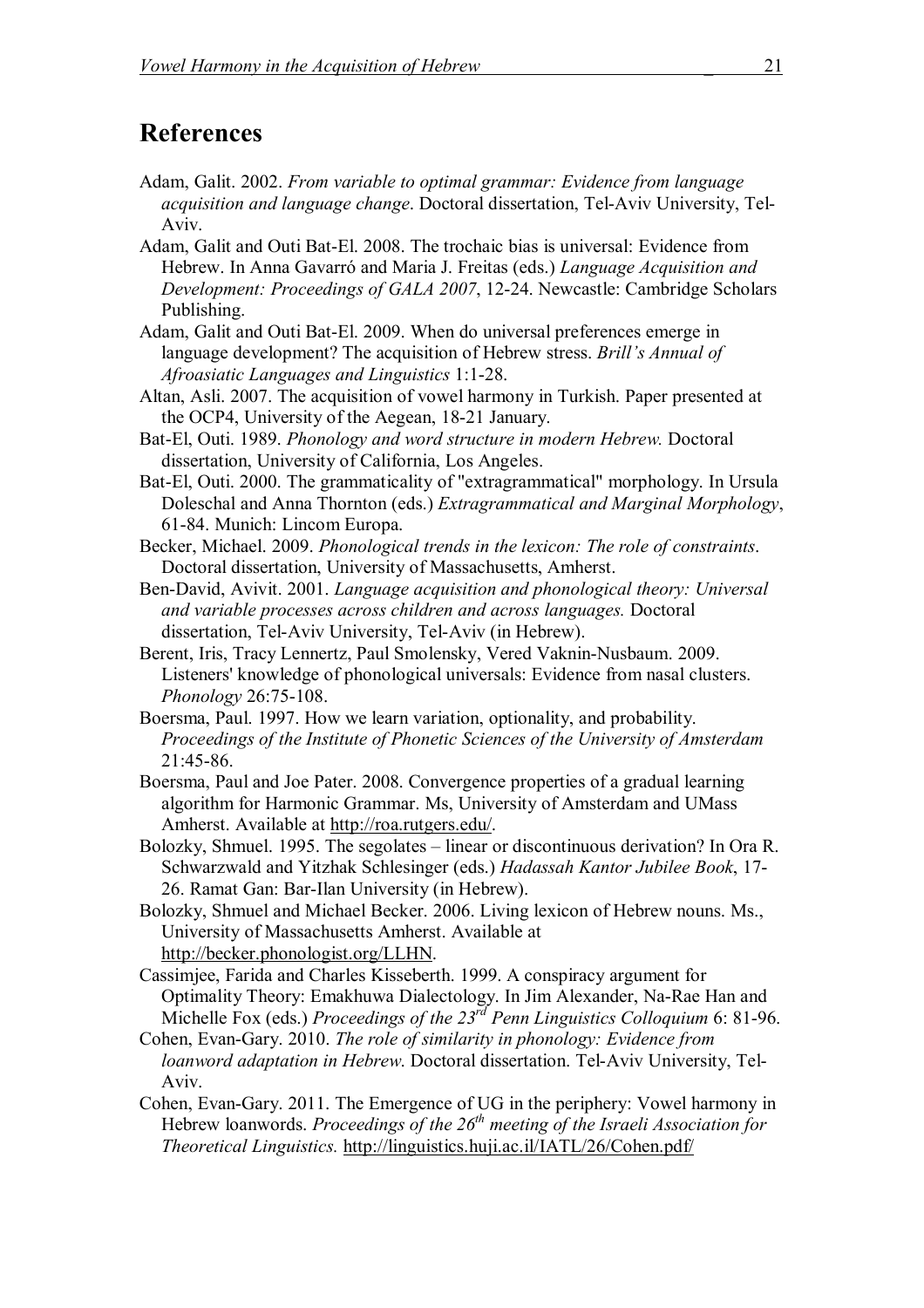- Cole, Jennifer and Charles Kisseberth. 1994. An Optimal Domains theory of harmony. *Studies in the Linguistic Sciences* 24:1-13.
- Dinnsen, Daniel and Ashley Farris-Trimble. 2008. The prominence paradox. In Daniel Dinnsen and Judith Gierut (eds.) *Optimality Theory, Phonological Acquisition and Disorders*, 277-308. London: Equinox.
- Drachman, Baberell. 1973. Generative phonology and child language acquisition. *Ohio State University Working Papers in Linguistics* 15:146-159.
- Dromi, Esther, Tova Most and Na'ama Yehuda. 1993. *The case of homonymy in early lexical development: Interactional and acoustical analyses*. Paper presented at the 6th International Congress for the Study of Child Language, Trieste, Italy, July.
- Ferguson, Charles, David Peizer and Thelma Weeks. 1973. Model-and-replica phonological grammar of a child's first words. *Lingua* 31:35-65.
- Gordon, Matthew. 2004. Positional weight constraints in Optimality Theory. *Linguistic Inquiry* 35:692-703.
- Halle, Morris and Jean-Roger Vergnaud. 1978. Metrical structures in phonology. Unpublished manuscript, MIT.
- Harris, John and Geoff Lindsey. 1995. The elements of phonological representation. In Jacques Durand and Francis Katamba (eds.) *Frontiers of phonology: Atoms, structures, derivations*, 34-79. London and New York: Longman.
- Hulst, Harry, van der, and Jeroen van de Weijer. 1995. Vowel harmony. In John A. Goldsmith (ed.) *The Handbook of phonological theory*, 495-534. Oxford: Basil Blackwell.
- Kawahara, Shigeto. 2007. Copying and spreading in phonological theory: Evidence from echo epenthesis. *University of Massachusetts Occasional Papers in Linguistics 32: Papers in Optimality III*. 111-143. Amherst: GLSA.
- Kenstowicz, Michael. 2004. The role of perception in loanword phonology. *Linguistique Africaine* 20; *Studies in African Linguistics* 32:95-112.
- Kenstowicz, Michael. 2007. Salience and similarity in loanword adaptation: a case study from Fijian. *Language Sciences* 29:316-340.
- Kiparsky, Paul. 1997. The rise of positional licensing. In Ann van Kemenade and Nigel Vincent (eds.) *Parameters of morphosyntactic change*, 460-494. Cambridge: Cambridge University Press.
- Kirchner, Robert. 1996. Synchronic chain shifts in Optimality Theory. *Linguistic Inquiry* 27:341-350.
- Kitto, Catherine and Paul de Lacy. 1999. Correspondence and epenthetic quality. In Carolyn Smallwood and Catherine Kitto (eds.) *Proceedings of ALFA VI: The Sixth Meeting of the Austronesian Formal Linguistics Association*, 181-200. Toronto: University of Toronto Press.
- Leiwo, Matti, Pirjo Kulju, and Katsura Aoyama. 2006. The acquisition of Finnish vowel harmony. In Anu Airola, Antti Arppe, Orvokki Heinämäki, Matti Miestamo, Kaius Sinnemäki, Urho Määttä, Jussi Niemi, Kari Pitkänen and Mickael Suominen (eds.) *A man of measure: Festschrift in the honour of Fred Karlsson on his 60th birthday,* 149-161. Special supplement to the SKY Journal of Linguistics 19.
- Lustigman, Lyle. 2007. *Selectivity in early child grammar: The case of Hebrew verb morphology*. MA thesis, Tel-Aviv University, Tel-Aviv.
- McCarthy, John. 1994. The phonetics and phonology of Semitic pharyngeal. *Linguistics Department Faculty Publication Series.* Paper 86. http://scholarworks.umass.edu/linguist\_faculty\_pubs/86.
- McCarthy, J., 2004. Headed spans and autosegmental spreading. The selected works of John J. McCarthy. Available at: http://works.bepress.com/john\_j\_mccarthy/60.